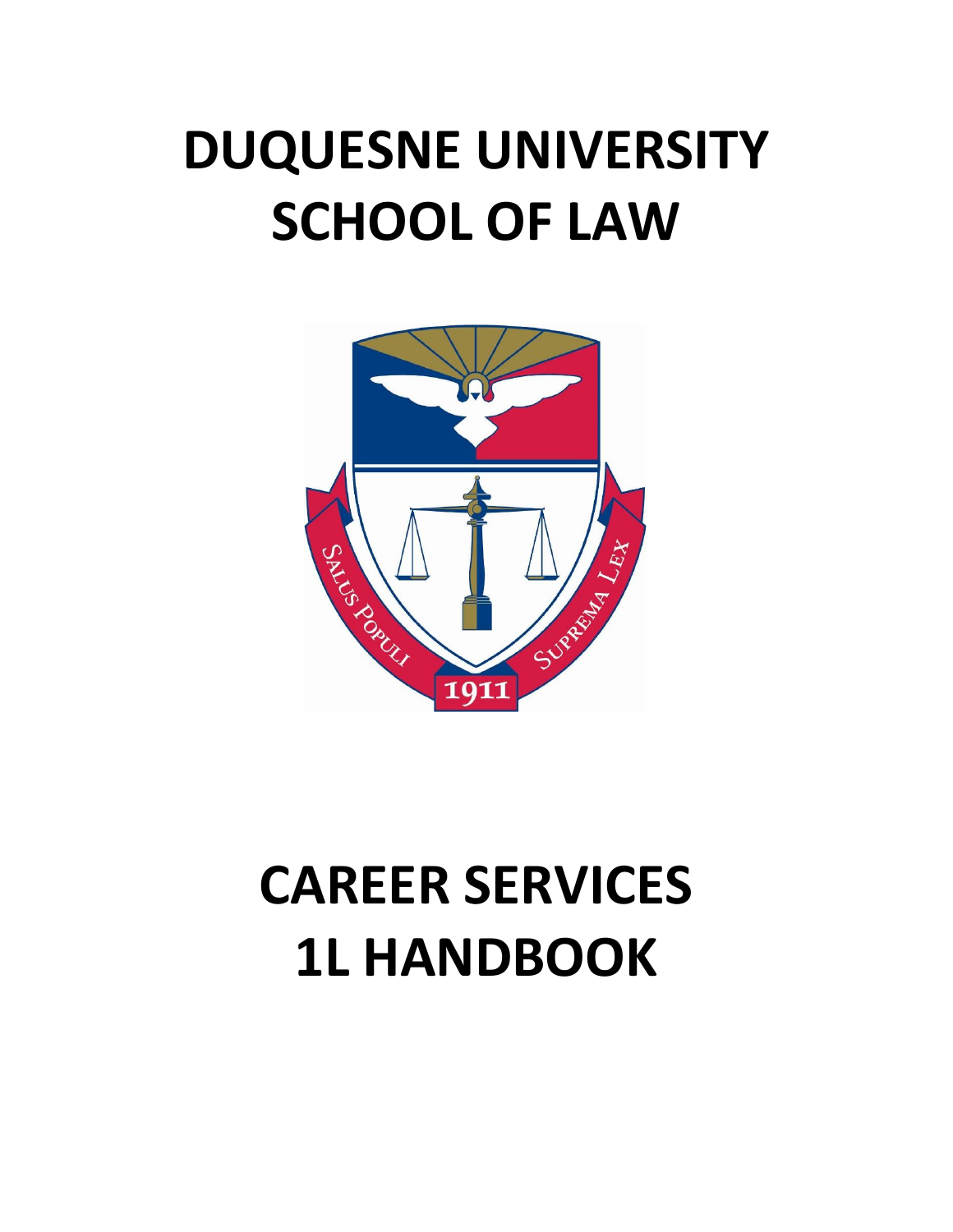Duquesne University School of Law Career Services Office 600 Forbes Avenue Pittsburgh, PA 15282

Phone: (412) 396-6559 Fax: (412) 396-6598 Email: lawcareers@duq.edu Web: law.duq.edu/career-services DuqLawConnect: https://law-duq.12twenty.com/

**Rev. MDC 2020**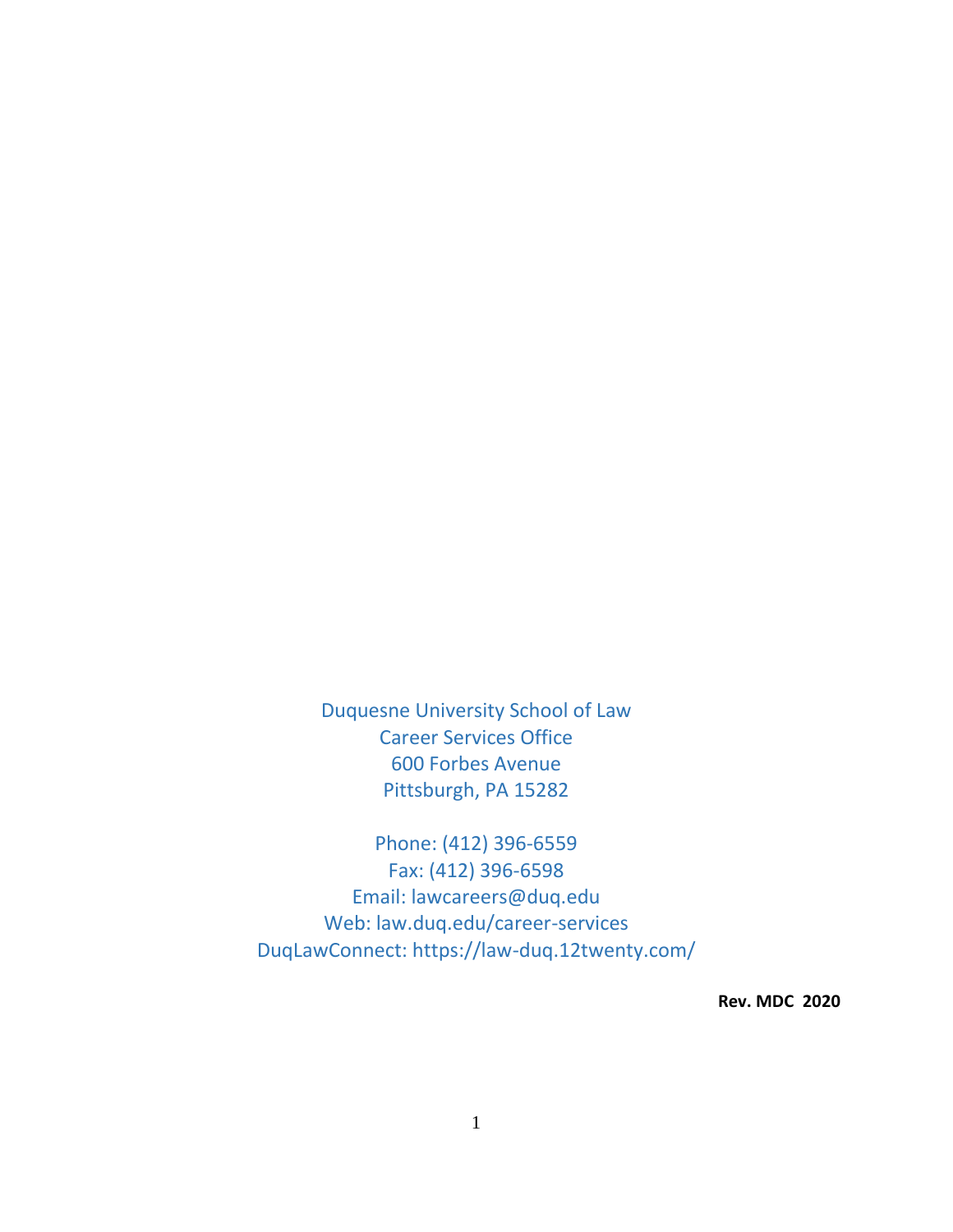# **Introduction.**

The Career Services Office (CSO) is excited to work with you this year as you start your legal career. This handbook is intended to answer questions that many first year students have as they contemplate their futures. When you have an individual meeting with us, we will talk about these items in greater detail as they impact your job search and careers goals. The CSO is here for all students – regardless of career interests or grades – so let us get to know you. If we don't know you, we can't help you to our greatest capacity. We look forward to meeting you and learning about your interests.

# **Where Can I Work as a 1L?**

Each year, first year students work and intern with a variety of legal employers. Legal jobs give students an opportunity to enhance their resumes while learning about different practice areas. Some students work at private law firms and corporations, while others intern with judges, government agencies, or non-profit organizations. The CSO strongly encourages students to have some type of legal experience after their 1L year. Many students couple their legal internships with coursework and non-legal jobs during the summer months.

As you contemplate where you would like to work or intern during the summer, draw upon your past experiences, favorite classes, and advice you seek from the CSO, professors, fellow students, and alumni. The CSO hosts a number of panels and receptions throughout the year where you can meet attorneys who practice in a variety of areas. Take advantage of these opportunities!

#### Law firms

Most Duquesne Law graduates work at law firms immediately after graduation. Law firms vary greatly in terms of size, practice areas, salary ranges, atmosphere, type of clients, and expectations placed upon the attorneys. Law firms will hire 1L students to work with them as Law Clerks during the summer months and academic year. These are usually paid positons and may be full-time or part-time.

Law firms are generally categorized four ways: large, medium, small, and solo practices. The categorization of a firm's size will depend on its location. A firm with 40 attorneys is considered a small firm in New York City, while a firm with 10 attorneys might be the largest firm in a small town. In Pittsburgh, a large law firm has +40 attorneys, with a few having more than 150 attorneys. Large law firms tend to represent corporate clients, and they tend to have extensive support staffs. Large firms will hire 1L students on occasion; this is because they hire 2L students as "Summer Associates" during a hiring program called On-Campus Recruitment (the CSO will provide more information about this in the Spring Semester).

In Pittsburgh, a medium sized law firm has 12-40 attorneys, a small firm has 2-11 attorneys, and a solo practice consists of one attorney. 1L students tend to have more opportunities to work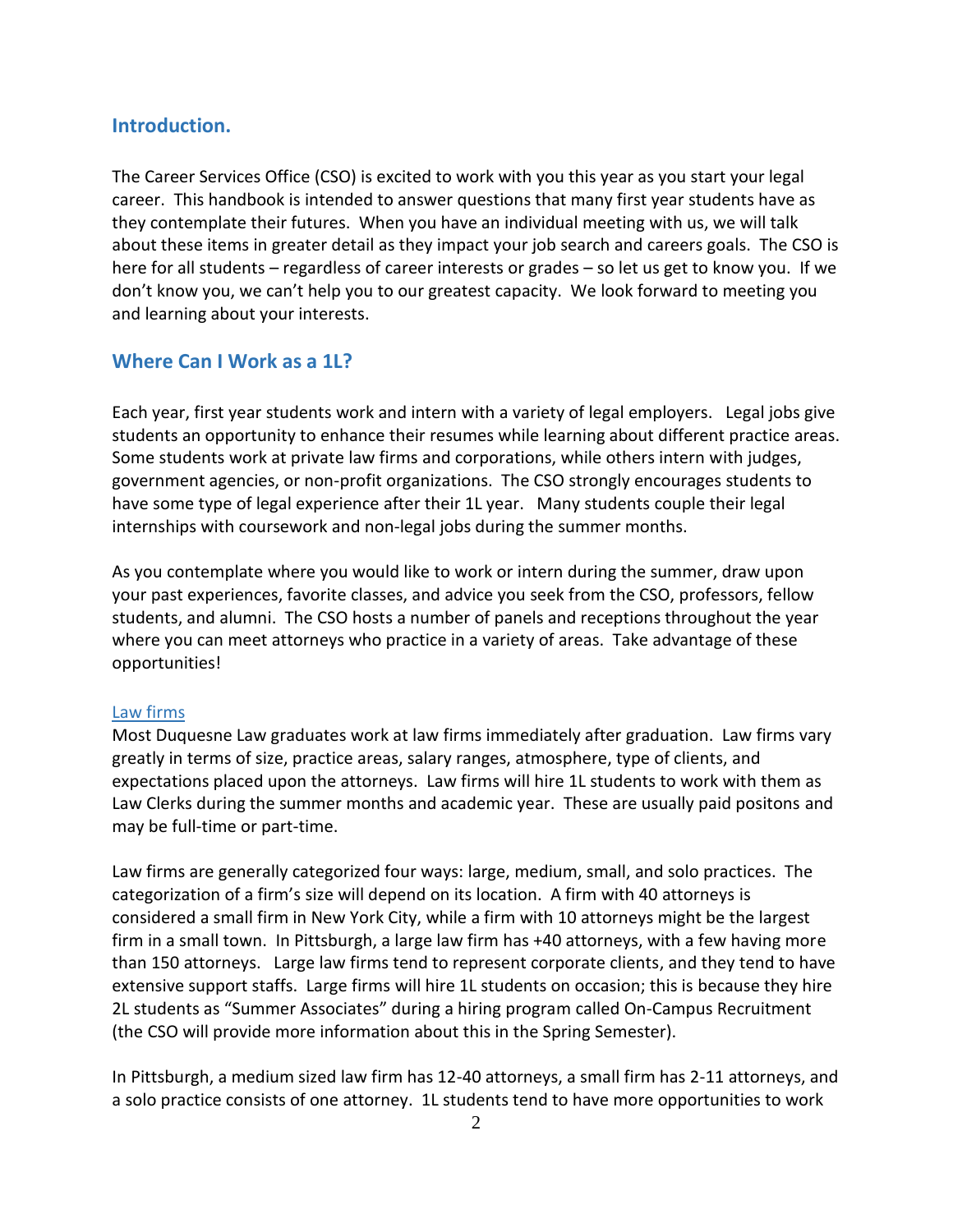in these firms than large law firms. Some firms are considered boutique firms where the attorneys specialize in a specific practice area and others may be considered a general practice firm representing the interests of clients with a variety of needs.

Most law clerks will research and draft documents. Depending on the firm, law clerks also may participate in client intake meetings, attend hearings and trials, or perform administrative duties. Some attorneys handle non-legal issues related to operating a business, so they split their time between performing the duties of a lawyer and those of an administrator. Students who demonstrate an appreciation of this and contribute to the greater good of the firm often stand out for their willingness to help where needed.

#### **Corporations**

Many law students find the possibility of in-house counsel roles very appealing. The in-house attorney's client is the corporation, and as such, the attorney may be responsible for issues relating to employment, contracts, litigation, administrative regulations, and much more. Many corporations prefer their attorneys to have at least 5 years' worth of experience before moving into a traditional in-house role. That said, some corporations have internship programs where they will hire law students to work in their legal department or with departments that are related to the law, such as compliance and contracts analysts. Corporate interns will research issues and draft documents, as well as work on projects related to their work.

#### **Judiciary**

Many 1L students secure judicial internships with the federal, state, and local judiciary during the summer. Interns generally assist the judge's full-time law clerk with research and writing and often have the opportunity to observe courtroom proceedings and to participate in discussions with the judge and the court staff. Internships are available in trial and appellate courts. Locally, they are available at the federal courthouse with the U.S. Circuit Court of Appeals for the Third Circuit, U.S. District Court for the Western District of Pennsylvania, and U.S. Bankruptcy Court for the Western District. Internships with the Pennsylvania judiciary include those with the Supreme Court, Superior Court, Commonwealth Court, and Courts of Common Pleas. Working as an intern for a judge is a wonderful way to learn more about the court system and various practice areas.

Judicial internships are usually unpaid. Students may receive externship credit for these experiences by contacting the Office of Clinical Education in the Tribone Center. The School of Law offers the McGinley Public Service Fellowship which provides a stipend to students who have unpaid government internships during the summer. Students must apply for the Fellowship, and the Dean's Office distributes information about the Fellowship in the Spring Semester.

#### Government

Legal internships are available in every branch of government and at every level of local, state, and federal government. Government internships include a wide array of substantive law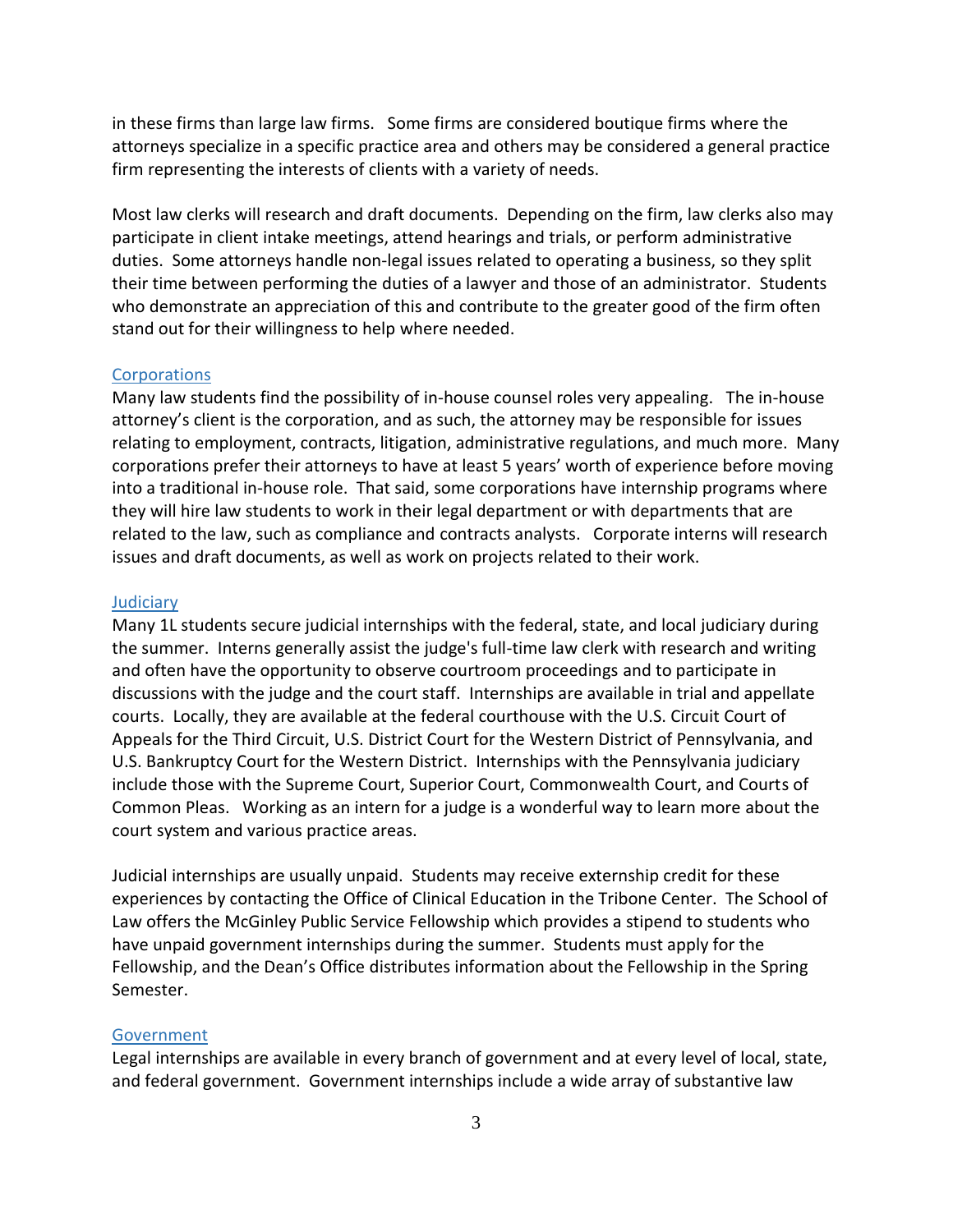areas. Students interested in federal issues may intern at the U.S. Attorney's Office, a military JAG office, or a federal agency, such as the Environmental Protection Agency. State internships are possible with the offices such as the Attorney General's Office or the Governor's Office of General Counsel, which operates the Department of Labor, Department of Environmental Protection, and Department of Transportation, among others. Finally, internships at the local level are possible with the City of Pittsburgh Department of Law and Allegheny County Solicitor's Office. Students also intern with legislative offices at all levels of government.

Government internships are usually unpaid. Students may receive externship credit for these experiences by contacting the Office of Clinical Education in the Tribone Center. The School of Law offers the McGinley Public Service Fellowship which provides a stipend to students who have unpaid government internships during the summer. Students must apply for the Fellowship, and the Dean's Office distributes information about the Fellowship in the Spring Semester.

#### Non-profit organizations

Non-profit organizations include civil rights groups, legal services organizations, legal aid societies, social action organizations, higher education institutions, and some hospitals. Internship opportunities exist for 1L students with many of these employers. Depending on the organization, student interns may gain experience with research and writing, client interviewing, observing court proceedings, and representing clients (as Certified Legal Interns in the 2L year). Students whose long-term goal is to work in a public interest organization should get as much experience in this area as possible. All employers want to know that their employees are committed to the organization, but public interest organizations especially want to see a track-record of public interest work on an applicant's resume.

Non-profit internships are usually unpaid. Students may receive externship credit for these experiences by contacting the Office of Clinical Education in the Tribone Center. The School of Law offers the Public Interest Law Fellowship which provides a stipend to students who have unpaid public interest internships during the summer. Students must apply for the Fellowship, and the Office of Clinical Legal Education distributes information about the Fellowship in the Spring Semester.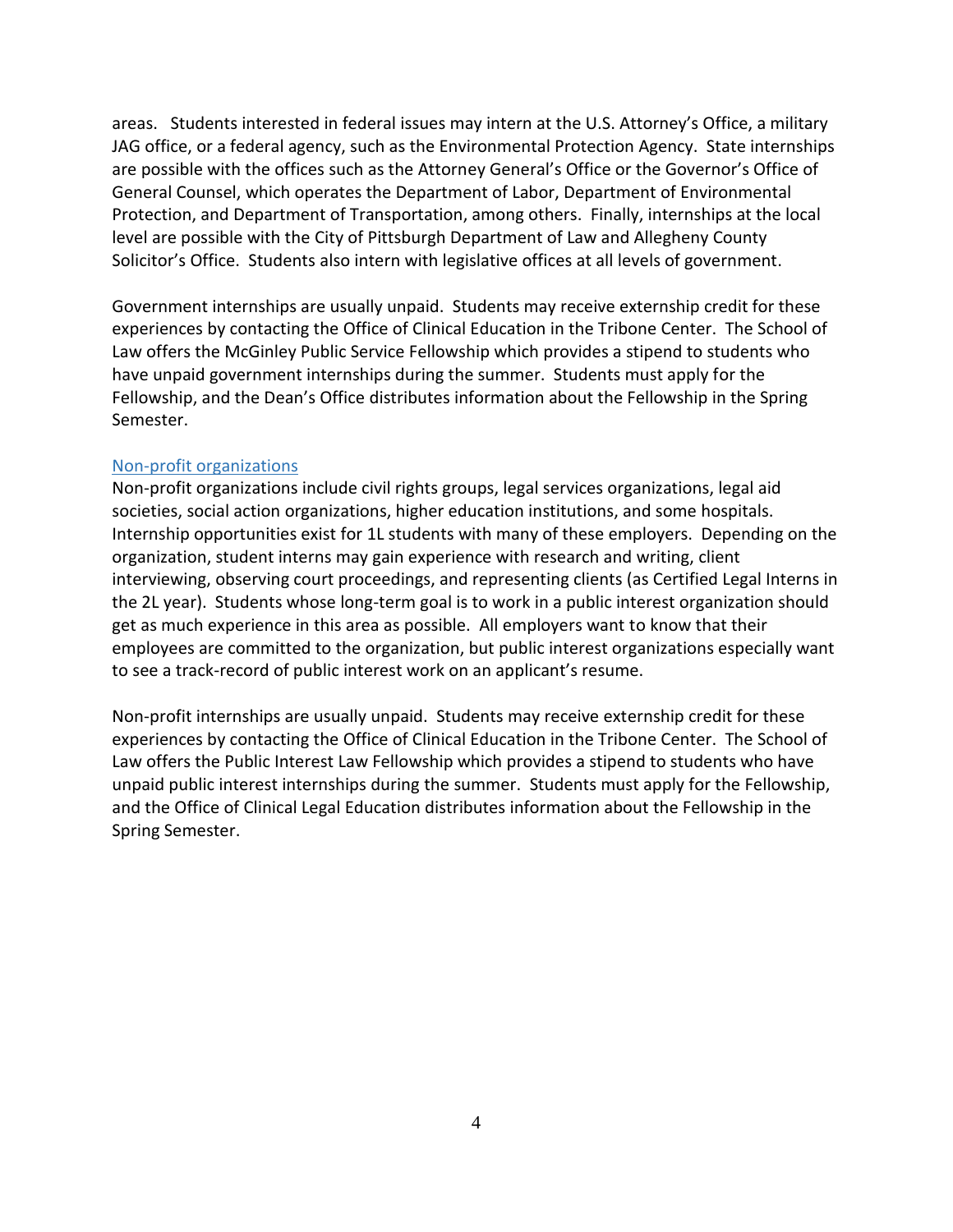# **How Do I Find a Job?**

A successful job search will consist of three components: reviewing and responding to job postings, conducting a targeted mailing to prospective employers, and making professional connections – or networking. Although the statistics vary from year to year, typically 10% of jobs are found by responding to job postings, 10% are found through a targeted mailing, and 80% are found through networking. A legal job search may require more from students than they have had to do in the past. Not all legal jobs are posted on a website, so extra effort is needed to secure most legal jobs and internships. The CSO will work with you to develop a solid strategy to find your summer, academic year, and post-graduation positions.

#### Job postings

1L students will have access to job postings on DuqLawConnect immediately after attending the CSO Orientation in October. The CSO posts all job and internship postings of which we are aware on DuqLawConnect. (Students receive passwords to this website early in the Fall semester of their 1L year.)

Students should review postings on a regular basis and apply to any jobs of interest in a timely manner. Although a particular job may have a projected application deadline, employers will cancel postings if they receive a strong response. Don't miss out on a great opportunity because you wait until the deadline to apply! Employers appreciate thoughtful, yet quick, responses to their postings.

Students may find job postings on other websites such as a particular company's site, LinkedIn, [www.psjd.org](http://www.psjd.org/) (public interest), [www.usajobs.org](http://www.usajobs.org/) (government), or Indeed.com. Check the Career Services (Law) Blackboard site for links to popular legal job search websites.

#### Targeted mailings

Many legal jobs are said to be part of a "hidden job market," meaning that they are not posted on any websites. They are, instead, made known to people in one of two ways: targeted mailings or networking connections. Some employers do not have the time or inkling to review a stack of resumes that result from a job posting. If a student sends the employer a carefully drafted cover letter and resume at the time that employer is considering hiring a law clerk, the student may be interviewed and offered a job that no one else knew was available. A bit of serendipity is involved with targeted mailings, but this job search tactic can be very fruitful in some instances.

In order for this type of unsolicited contact to be productive, students must tailor their cover letters so the employer instantly knows that they are not receiving a stock letter that was sent to hundreds of employers. A targeted mailing can be effective when a student is interested in a particular type of law and sends application documents to firms that practice that type of law.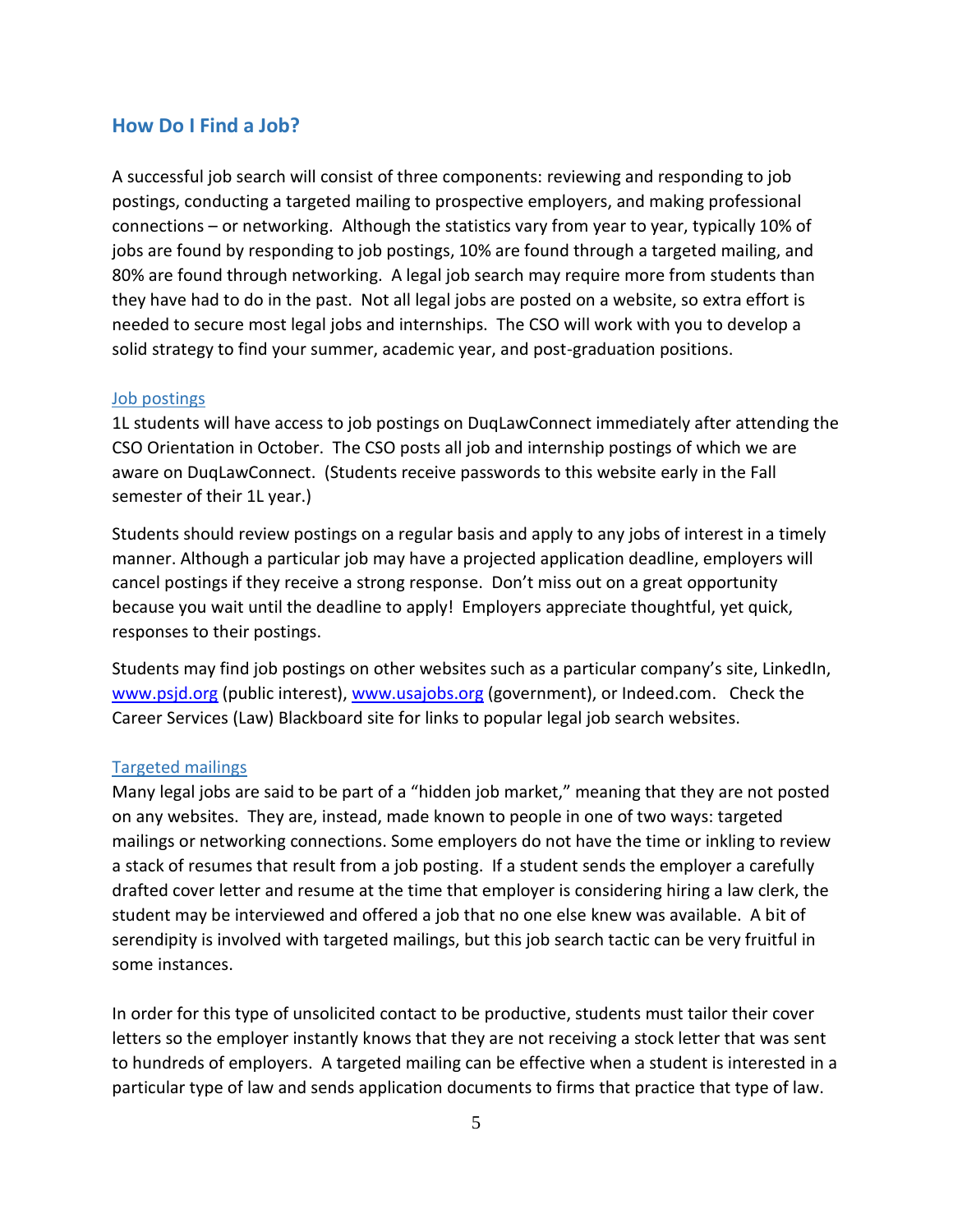Students should demonstrate a connection or interest to a particular type of law in all of their cover letters, and this is especially important with targeted mailings.

Students may submit their application documents via U.S. Mail, email, or hand-delivery. If you email your materials to an employer, attach each document as a pdf file. Some employers have reported that they appreciate when a student hand delivers application materials to the office. This may not be feasible in all circumstances, but students who hand deliver materials should wear a suit and be prepared to be interviewed on the spot.

#### **Networking**

Many law students and lawyers consider themselves to be introverts, so the thought of networking is daunting to them. Introverted or not, some people don't know what to say when they meet someone for the first time, while others don't like to ask for help. But if you think of networking as making professional connections, your attitude towards it can change.

As a lawyer, you will be responsible for meeting with existing clients, building relationships with new clients, or being a good community partner. The goal of networking is to make positive professional connections so you can share opportunities and information with other people. Think of networking as a two-way street between you and others in your circles. You want someone to think of you when an opportunity (whether it be a job lead now or a client referral later) becomes available, and that other person wants the same thing. By making professional connections, you increase your chances of being the person recommended or referred when a "hidden" job becomes available.

The CSO provides different networking opportunities throughout the year. We consider these "low-hanging fruit" because we initiate the connections for you by offering a networking event at the Law School or by coordinating a visit to a bar association event. Events that the CSO plans for you are like the apple at the bottom of the tree – you don't have to put forth much effort to get it. In our case, you have to put on a suit, use the business cards we provide to you, and represent yourself well with our guests.

# **How can you network?**

#### *Attend events*

The CSO organizes a variety of events during the year for the benefit of students. Whether you attend a panel presentation or a networking reception, you have the chance to meet attorneys who want to talk with law students – the low hanging fruit. Be sure to ask for someone's business card or connect with them on LinkedIn so you can follow up with them afterwards. (LinkedIn connections should be made with a personalized message instead of the automated message LinkedIn provides.)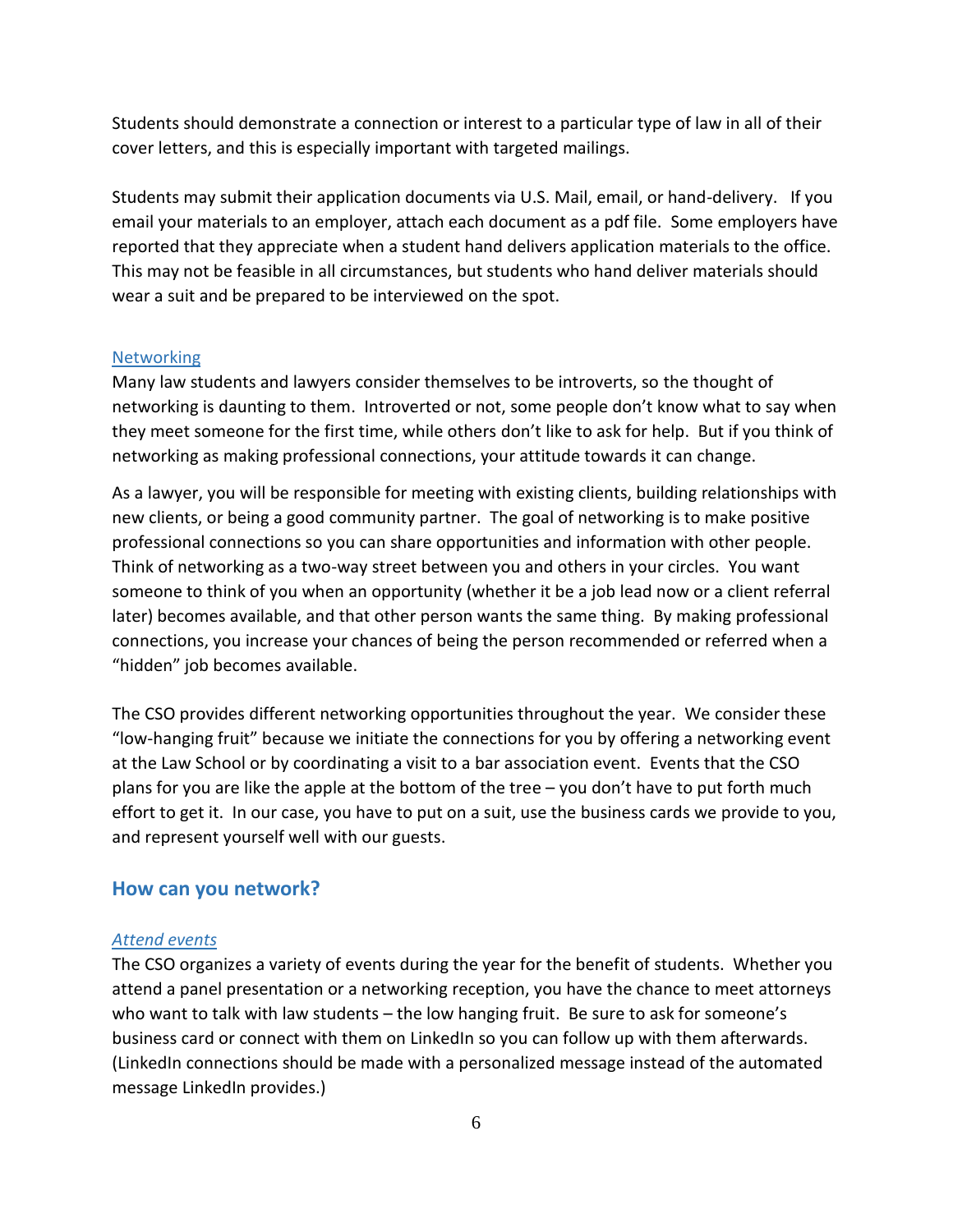The Career Services Office promotes events via email, signs in the Student Lounge, social media, and on the Law School website.

# *Join a bar association*

Many bar associations and professional organizations offer student memberships at a free or discounted rate. As a student member, you may attend meetings and events just as attorney members do. Students who actively participate in bar association activities show initiative and motivation to get involved – two traits that are looked upon favorably by the attorneys you will meet. The Career Services Office lists a number of associations and organizations that accept student members on the Career Services (Law) Blackboard site.

# *Meet people for coffee or lunch*

These meetings are known as informational interviews. An informational interview is where you ask questions focused on learning more about someone's practice area, a geographic area, or the general practice of law. By meeting someone over coffee, you get to learn more about that person's work at the same time that person gets to know you, your story and interests. Students requesting the meeting should wear a suit and be prepared to drive the conversation (even if these meetings are done virtually); research the person you are meeting so you can prepare questions in advance and show that you value that person's time. The goals of this meeting are to gather information for yourself and to make a good impression on the person you meet. You want that person to think of you if they hear of a job lead (or a client referral down the road), and vice versa as previously mentioned.

Students should request informational interviews via email or phone call (see template below). A resume should not be included with your request for a meeting. However, you may bring a copy of your resume with you and ask the attorney if he/she would mind reviewing it for you.

Use the DukesConnect and LinkedIn to identify people with whom you would like to meet. Many Duquesne Law alumni are willing to talk with students about their experiences and offer helpful advice, and they will note this on DukesConnect.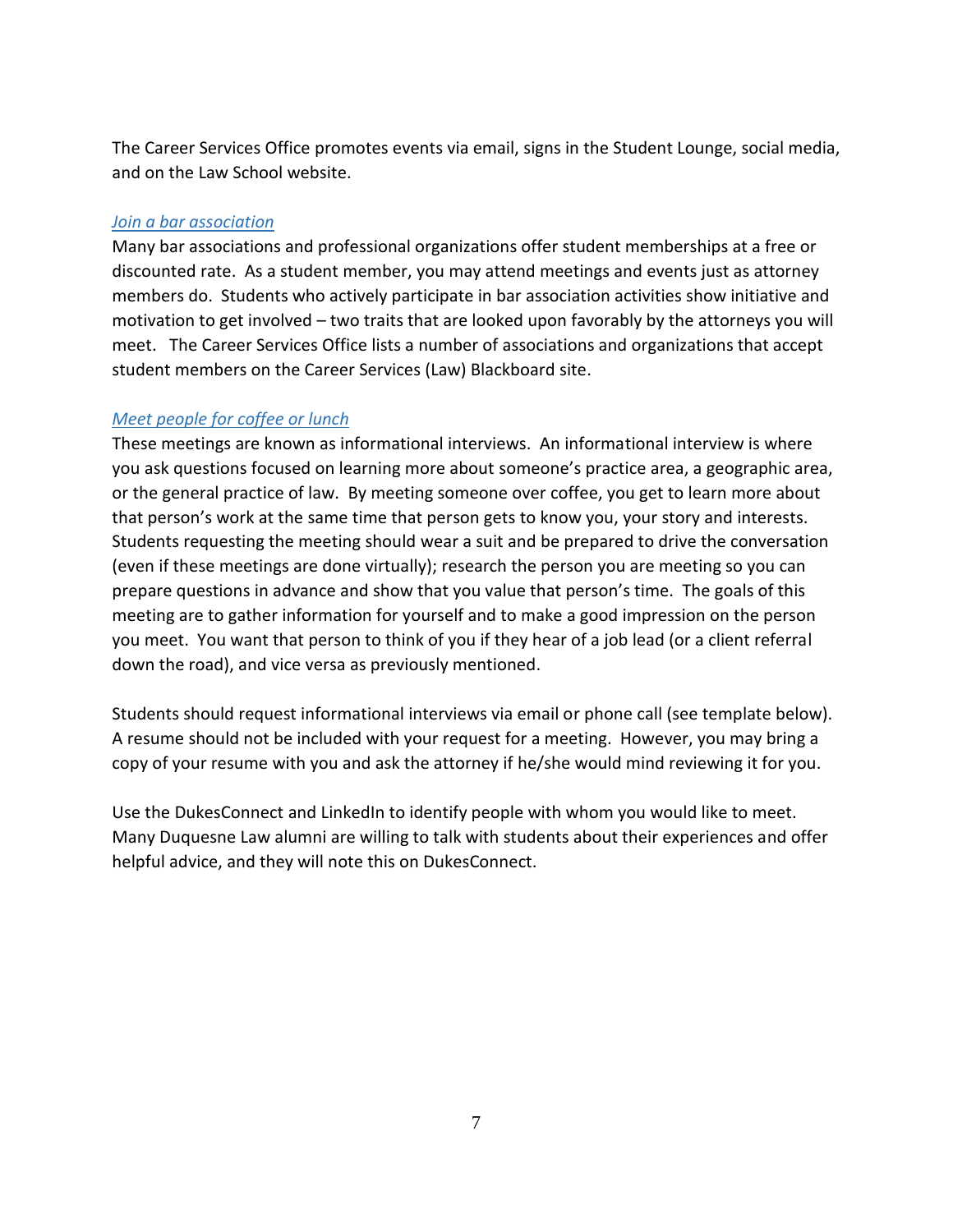Edit this template as needed as you reach out to people for meetings:

Dear Mr./Ms./Judge :

I am a first-year student at Duquesne University School of Law. I am very interested in learning more about (area of law), and I am writing to ask if I can meet you for coffee or lunch sometime to learn more about your work.

Thank you for your consideration. I look forward to hearing from you.

Sincerely, (Your Name)

Of course, be respectful of the other person's time when you meet. If a twenty-minute meeting is scheduled, stick to that timeframe. Likewise, be responsive and as flexible as possible when someone responds to your request to meet.

# **When Do I Apply, What Do I Send, and To Whom Do I Write?**

#### Law firms

\*Respond to job postings and make networking connections throughout the year.

\*Large law firms will accept applications from 1L's on December 1. It is rare for large law firm to hire a 1L student, but submit your applications as close to December 1 as possible so you are considered if the firm decides to hire a 1L.

\*Prepare targeted mailings for other firms during the semester break and Spring Semester. \*Identify firms of interest vi[a www.martindale.com](http://www.martindale.com/) (all firms), LinkedIn (all firms), [www.nalpdirectory.org](http://www.nalpdirectory.org/) (large firms), and [www.vault.com](http://www.vault.com/) (large firms).

\*A job posting should include a contact person's name; use that person's name in your cover letter. If the CSO posts the job and the information is missing for some reason, let us know. \*Absent a job posting, attempt to identify a hiring partner, managing partner, human resources or recruiting office at the firm, or Duquesne Law graduate to whom you can address your cover letter.

\*Submit documents as requested in a job posting or on a firm's website. Absent instructions, a cover letter and resume are sufficient to submit. Additional documents such as a writing sample, law school transcript, and reference list may be requested at a later date. Unless otherwise directed, submit each document as a separate pdf file.

# **Corporations**

\*Respond to job postings and make networking connections throughout the year.

\*Many corporate internships or law clerk positions are posted on companies' websites.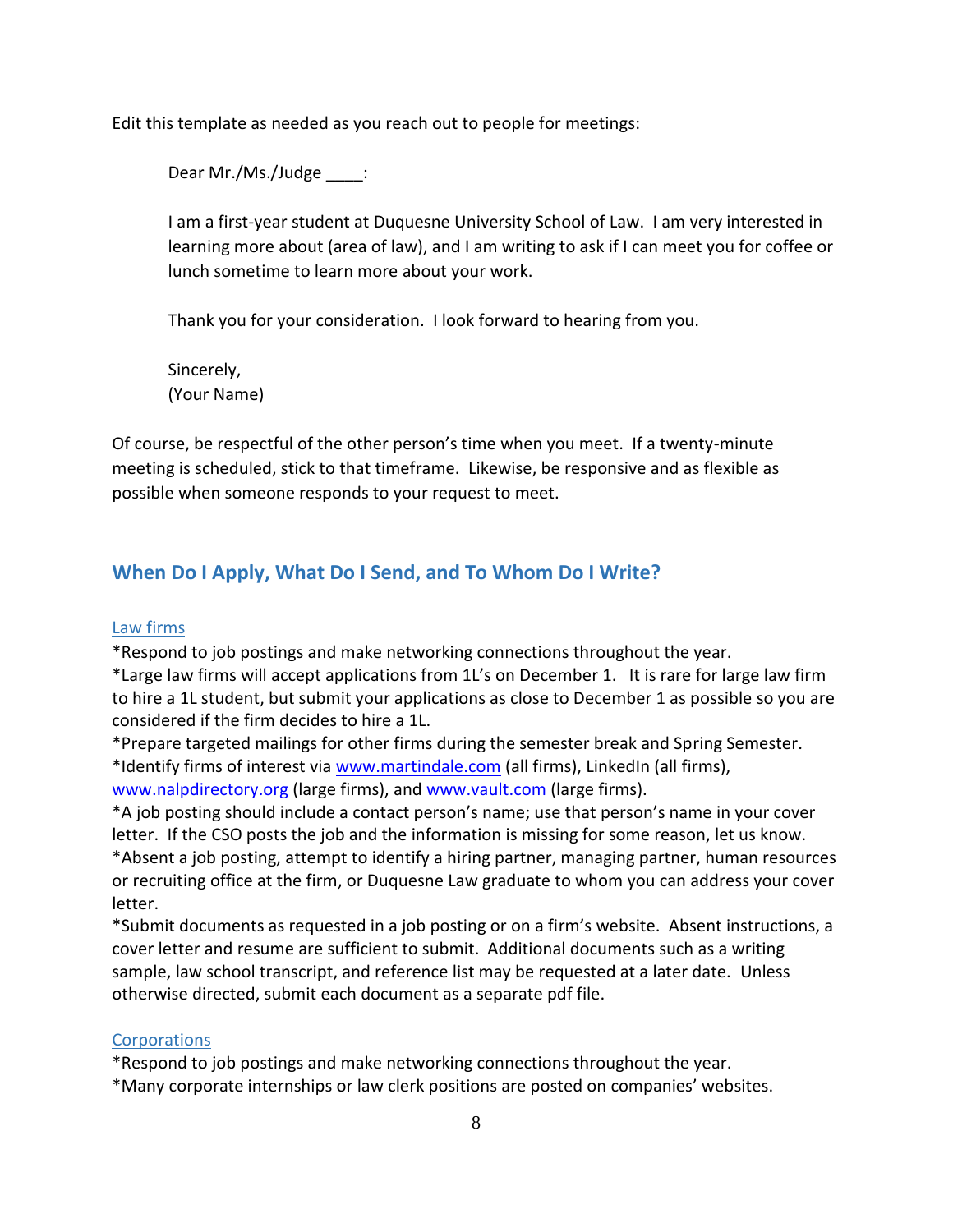Bookmark companies of interest and check their sites periodically.

\*Submit documents as requested in a job posting or on a company's website. Unless otherwise directed, submit each document as a separate pdf file.

\*Attempt to address your cover letter to someone in the human resources department. This information may be difficult to find, so you may need to use a generic salutation, such as "Dear Hiring Committee."

## **Judiciary**

\*Judicial internships are rarely posted.

\*Students must do targeted mailings in most instances to secure a judicial internship. You should mail your application materials to judges in federal courts by the end of the Fall Semester (or early January at the latest), and you should mail application materials to judges in state courts by March.

\*The CSO produced a spreadsheet that includes nearly all of the judges in Western Pennsylvania and some surrounding areas. The spreadsheet is located on the Career Services (Law) Blackboard site. Contact information for judges is on the courts' websites as well. \*Unless otherwise instructed, submit a cover letter, resume, and writing sample (5-12 pages) for judicial internships. You may use an excerpt from a longer document as the writing sample. Include a cover page identifying the document (see sample in the next section). Additional documents such as a law school transcript and reference list may be requested at a later date. Unless otherwise directed, submit each document as a separate pdf file.

## **Government**

\*Respond to job postings and make networking connections throughout the year.

\*Check the Government Internship and Honors Attorney Handbook available on the Career Services (Law) Blackboard site for information about many internships with the federal government and some with various state governments.

\*Check websites such as [www.psjd.org](http://www.psjd.org/) an[d www.usajobs.gov.](http://www.usajobs.gov/)

\*Some government agencies post information about their internships on their websites.

Bookmark agencies of interest and check their sites periodically.

\*Prepare targeted mailings by early Spring Semester.

# Non-profit organizations

\*Respond to job postings and make networking connections throughout the year.

\*Check the Public Policy Handbook available on Career Services (Law) Blackboard site for information about internships with non-profit and public interest organizations.

\*Check websites such as [www.psjd.org.](http://www.psjd.org/)

\*Some organizations post information about their internships on their websites. Bookmark organizations of interest and check their sites periodically.

\*Prepare targeted mailings by early Spring Semester.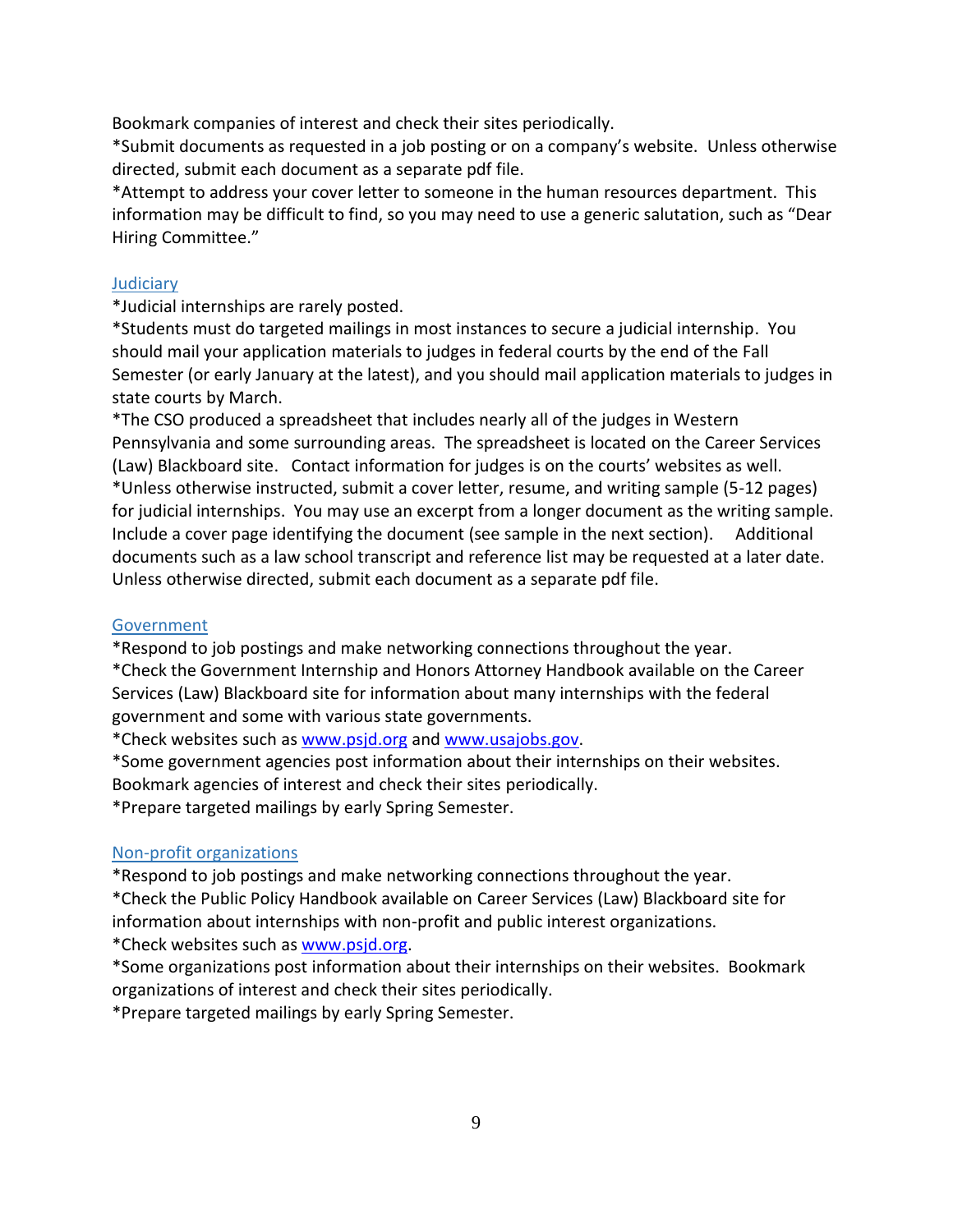# **Application Documents**

Cover letters and resumes are designed to accomplish one thing - to interest a prospective employer enough to invite you to an interview. In order to get the interview, your documents must answer one critical question for a prospective employer: "What can this candidate do for us?" When drafting your materials, never lose sight of this decisive question.

In addition to a cover letter and resume, an employer may request a writing sample, law school transcript, and reference list. Sample documents are located at the end of this section.

#### Resume

Your resume might be the only writing sample an employer reviews when deciding to invite you to the office for an interview. Remember to write it clearly and concisely – make it easy for an employer to know who you are, where you go to school, and what you have done. Most first year students will have a one-page resume, but in some instances a two-page resume will be necessary.

Include your name, address, email address, and phone number on the top of the page. Use that information on the top of all of your application documents to create a letterhead-like look to your materials. The first section after that should be "Education," and you should list, in reverse chronological order, the schools where you are seeking a degree (law school) and those from where you have received a degree. The second section should be "Experience," and you should list jobs and internships (post since high school) in reverse chronological order. The CSO will work with you to pare down your resume if needed.

Some students include additional sections, such as "Volunteer Experience," "Professional Affiliations" (such as bar associations), "Skills" (such as a language skill), and "Interests." The CSO will assist students in determining whether or not to include these other areas.

The resume you use to apply for legal internships and law clerk positions might be different than the one you used for other purposes, both in style and content. The legal profession is conservative by nature, and a legal resume reflects that in its format. A legal resume (and all application documents) should be written using black text and in a simple and often-use font style such as Times New Roman, Calibri, or Garamond. For emphasis, use **bold**, *italics*, and underline. Shading and colored text should not be used on a legal resume. The information on your resume should differentiate it from others, not the coloring or extra flair. 12-point font should be used when possible. However, depending on the font style used, font size may range from 10- to 12-point font (remember that the person receiving the documents must be able to easily read them and 10-point font should only be used if the document is easy to read). Use the same size font throughout the document. Applicants should include their name in the title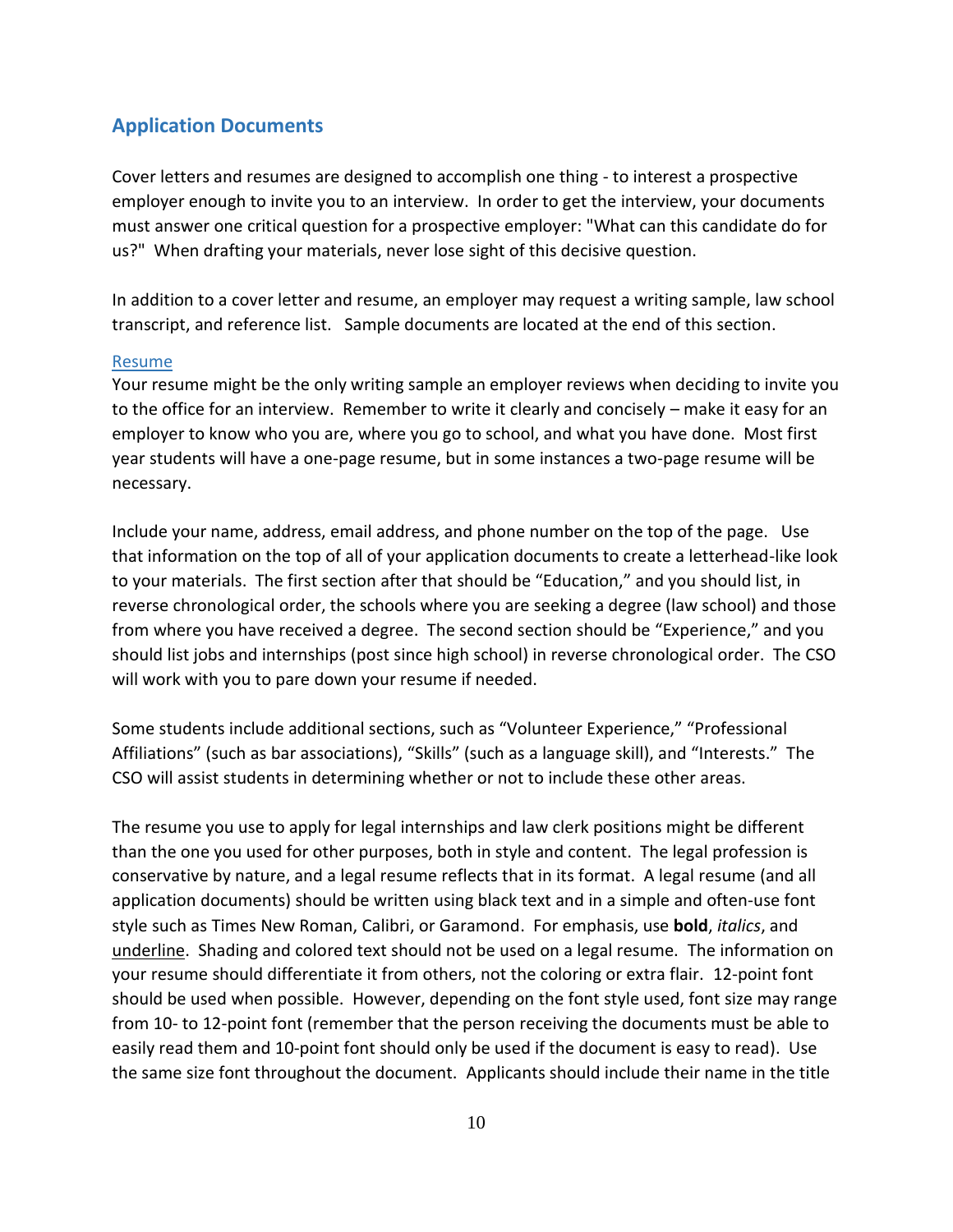of each application document so the recipient can easily find it on his/her computer. Example: "Maria Comas Resume" or "Comas Cover Letter- ABC Law Firm".

#### Cover letter

A cover letter allows a job applicant to write about and advocate for themselves. This is often a difficult task for most students. While a resume is factual in nature, a cover letter is more subjective and requires the writer to tell a story that distinguishes that person from other candidates. Like the resume, the cover letter is a writing sample that the employer will evaluate. The purpose of both is to get an invitation for an interview.

Cover letters must be tailored to each employer to whom you write. An employer is most concerned about your experiences/skills/abilities, why you are interested in them, and the value you can bring to their work. Sometimes students focus too much on what an employer can do for candidates in terms of providing them a solid start to their legal career. Although that is important to you, an employer is most interested in how you can help them.

A cover letter should be descriptive and include simple, concise sentences. A good cover letter will be more than a listing of the information on your resume written in sentence format. Think about highlights, successes, and challenges you have overcome while drafting your letter. Perhaps you can use one (or more) of them to highlight in your letter.

#### Writing sample

Some employers request a writing sample with the other application materials or after an interview. If one is requested, be prepared to answer questions about it at an interview. Unless otherwise noted, a writing sample should be 5-10 pages. An excerpt from a larger document is acceptable to submit. Many first-year students use a memo prepared during Legal Research & Writing I or the appellate brief prepared for Legal Research & Writing II as their writing samples. Chose the document that best reflects your writing ability. Unless otherwise stated, you may edit the document before you submit it as a writing sample so it is a perfect as possible before the employer reviews it. Attach a cover page to the sample including your name, contact information, and identifying the document. See the sample cover page at the end of this section.

The CSO does not review writing samples for content. You and your professor know the substance of the document better than we do. The CSO will review the writing sample for general formatting questions however.

#### Law School transcript

Some employers will request a transcript from applicants. Students may access their unofficial transcript on DORI and save it as a pdf file. Alternatively, students and alumni may order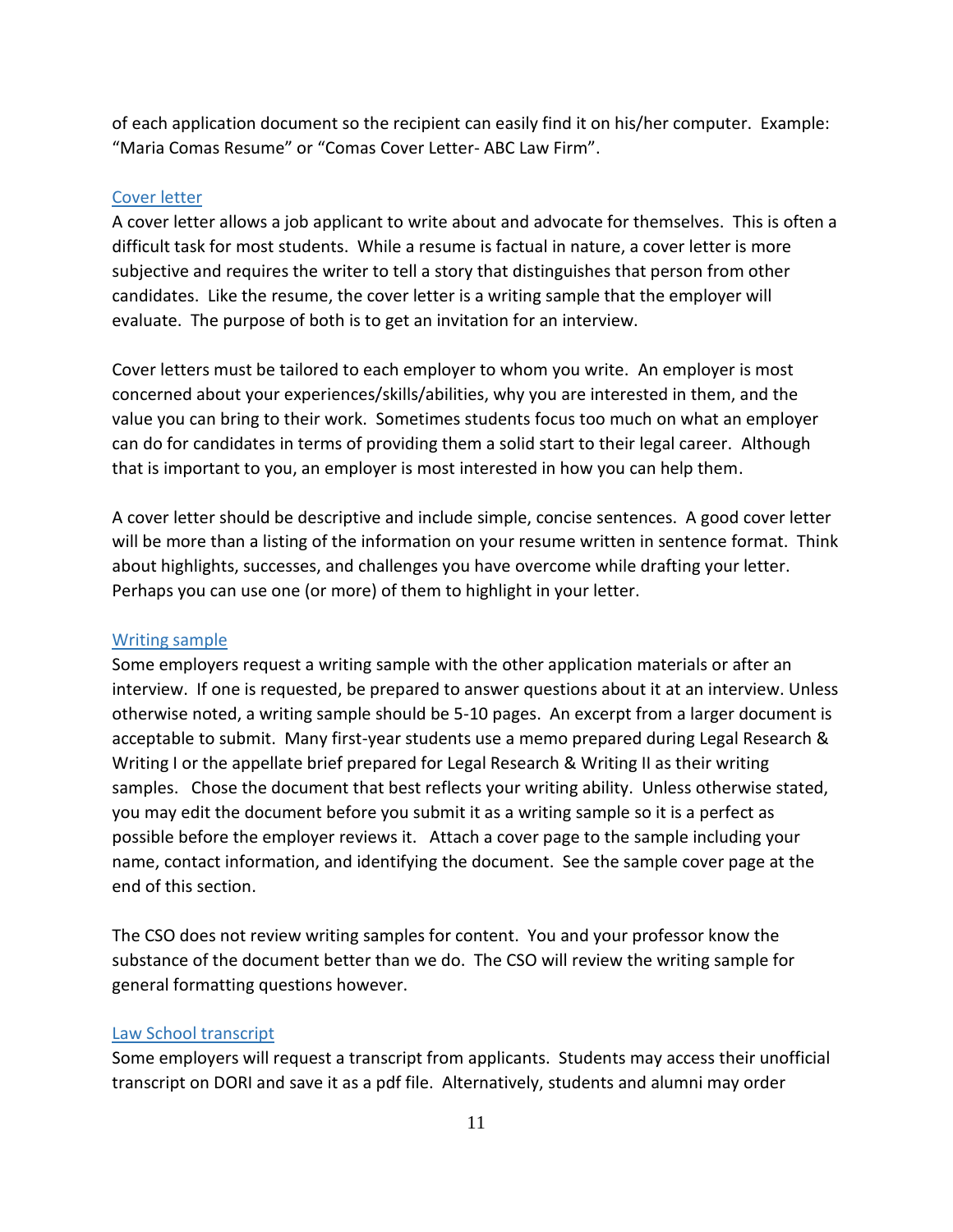transcripts from National Student Clearinghouse (see [www.duq.edu/transcripts](http://www.duq.edu/transcripts)). However, the Career Services Office does not recommend that applicants order transcripts that are sent directly to an employer. Employers may have difficulty opening the pdf files and the password needed to open the file expires after 30 days. If you order a transcript from NSC for yourself, you are welcome to scan it in the CSO and use that pdf file to send to employers.

Unless you have stellar grades, you should not include your transcript with your cover letter and resume (unless it is requested). However, you should take it to interviews in the event it is requested at that time. Even if an employer does not request a transcript in advance of an interview, you may be asked about your grades during an interview. If you did not perform as well as you would have liked during law school, be prepared to answer questions about your grades by talking through your answers before the actual interview. Be sure you can describe ways in which you tried to improve your grades, such as meeting with your professors or changing your study habits, so you can turn a potential negative into a positive by showing that you took steps to better your performance and displayed qualities such as determination, resilience, and having a strong work ethic.

#### Reference list

You should have between three and five references that you can provide to an employer upon request. References should include at least one law school professor. You should always have permission to list someone as a reference. You should alert your references when you know that they may be contacted and send them a copy of your updated resume.

Your reference list should not be submitted with your cover letter and resume in most instances, unless it is specifically requested. Your references should be listed on a separate sheet of paper that you can take with you to an interview. In some unique instances where you know that one of your references has a connection with an employer, you may want to include your reference list with your cover letter and resume. See the sample reference list at the end of this section.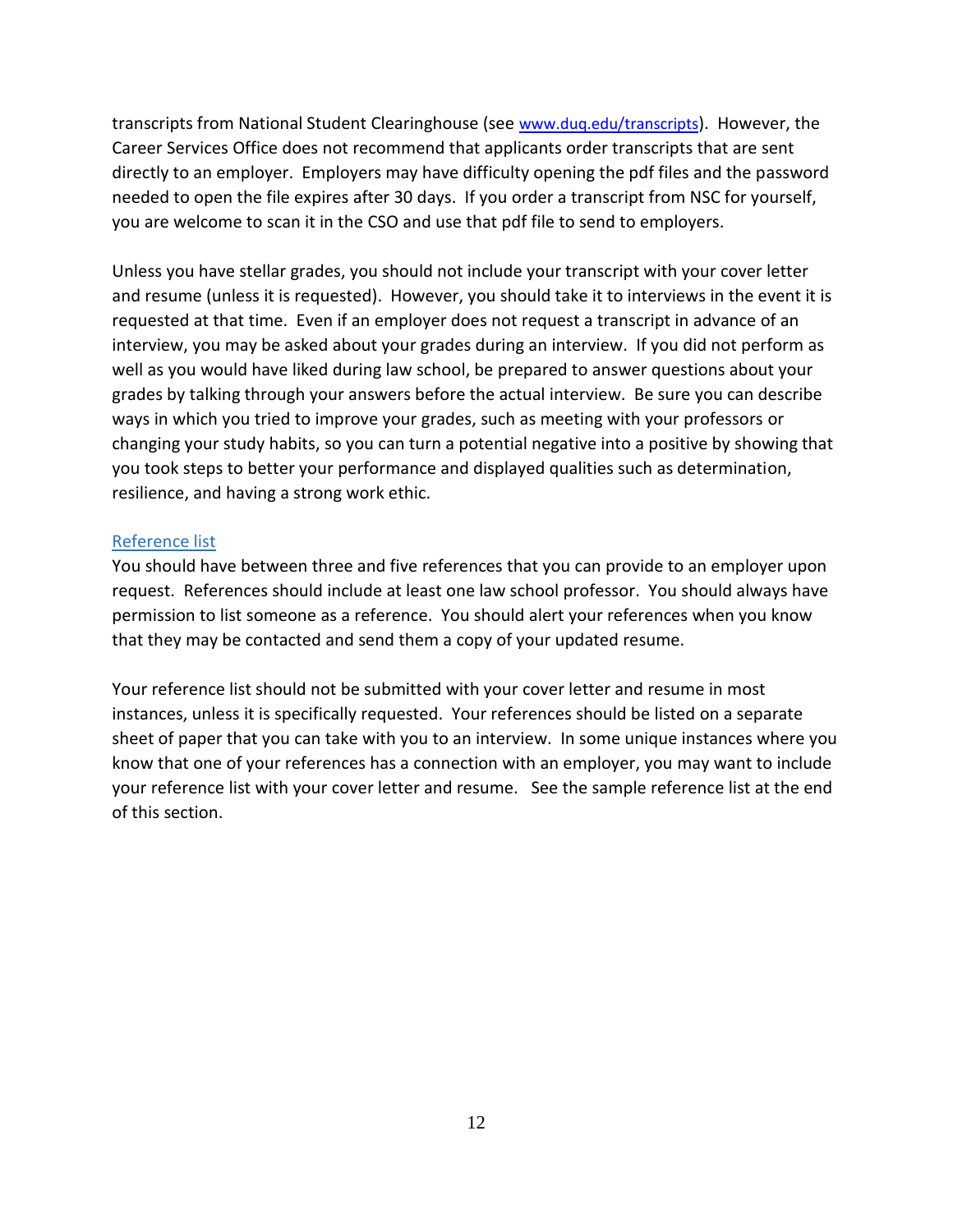#### **Sample Resume. Note: In the "Experience" section you may use bullet points to describe your jobs/internships. Either format is acceptable.**

#### **Jane D. Smith**

300 Forbes Avenue, Apt. 200 Pittsburgh, PA 15222  $(412)$  555-1212  $*$  jsmith@emailaddress.com

#### **EDUCATION**

#### **Duquesne University School of Law**, Pittsburgh, PA

*Juris Doctor Candidate*, Expected Graduation June 2020 Activities: Student Bar Association, First Year Class Representative

#### **Slippery Rock University,** Slippery Rock, PA

*Bachelor of Arts*, *cum laude,* May 2017 Major: History Honors: Dean's List, Presidential Scholarship (2016-2017) Activities: Student Government Association, Vice President (2016-2017); Golf Team Captain (2015-2017), Member (2014-2017); SRU Volunteers, Student Volunteer (2013-2017)

#### **EXPERIENCE**

**Christian Legal Aid Clinic**, Pittsburgh, PA *Volunteer*, Fall 2017 Participate in client intake interviews. Discuss facts of cases and strategies with supervising attorneys. Observe court proceedings involving clients of the clinic.

#### **Constituent Office of Senator John Dominick**, Pittsburgh, PA

*Intern*, Summer 2017 Researched various legislative issues as well as interacted with a wide range of constituents via email, phone, or letters. Drafted correspondence that addressed constituents' concerns on issues ranging from legislation regarding national security to local issues.

# **Office of Admissions – Slippery Rock University**, Slippery Rock, PA

*Student Assistant*, Fall 2013-Spring 2017 Guided campus tours for prospective students and their families. Organized materials for campus visits and college fairs. Answered telephones and email correspondence as needed.

#### **West Hills Golf Course**, Pittsburgh, PA

*Instructor and Pro Shop Assistant*, Summer 2012-Summer 2017 (Seasonal work) Instructed students in golf fundamentals including grip, swing, and putting. Assisted customers when purchasing merchandise and setting up tee times.

#### **PROFESSIONAL AFFILIATIONS**

Allegheny County Bar Association, Student Member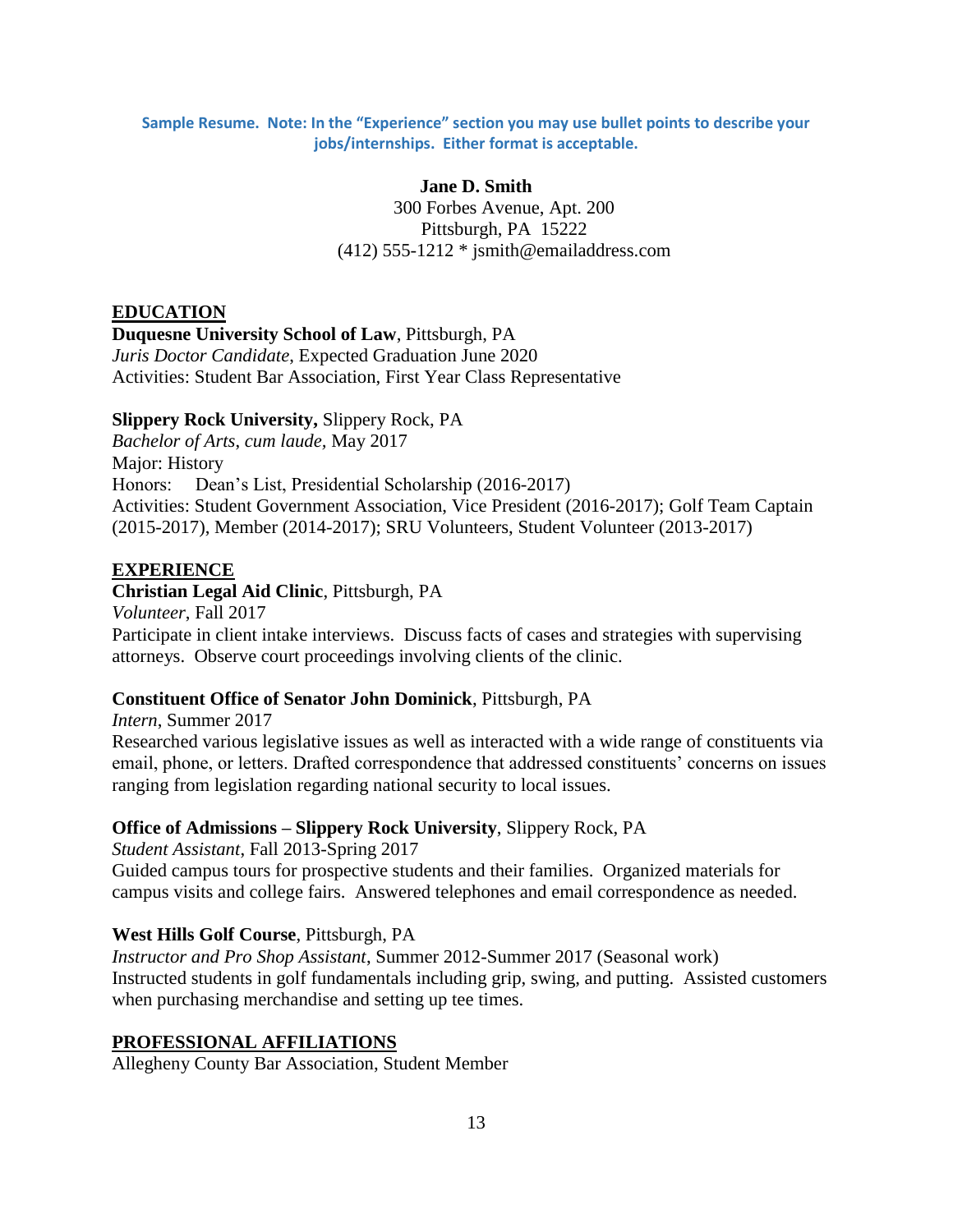#### **Sample Cover Letter.**

#### **Jane D. Smith**

300 Forbes Avenue, Apt. 200 Pittsburgh, PA 15222 (412) 555-1212 \* jsmith@emailaddress.com

November 11, 2017

Joseph A. Crosby, Esq. Neighborhood Legal Services Association 100 Address Avenue Pittsburgh, PA 15222

Dear Mr. Crosby:

As a first year law student at Duquesne University School of Law with a demonstrated commitment to community service, I am concentrating my job search for the summer of 2018 to public interest organizations. Neighborhood Legal Services' commitment to providing assistance to low-income individuals in Pittsburgh drew me to your organization, and I am seeking a summer internship in your office.

Since starting law school, I have had the opportunity to learn and strengthen various legal skills. I sharpened my research and writing skills through drafting a memo related to family and landlord tenant law this fall. Through my participation in the Christian Legal Aid Clinic, I developed an understanding of the critical need for public interest work when I interviewed clients that attended the legal clinic. These experiences have allowed me to improve my analytical thinking skills as I considered the clients' issues and then discussed them with the supervising attorneys and other law student volunteers. I am committed to obtaining a summer internship where I can continue to do this type of work.

I am very interested in this opportunity, and I would welcome the chance to talk with you about this internship. I look forward to hearing from you. Thank you for your consideration.

Sincerely,

Jane D. Smith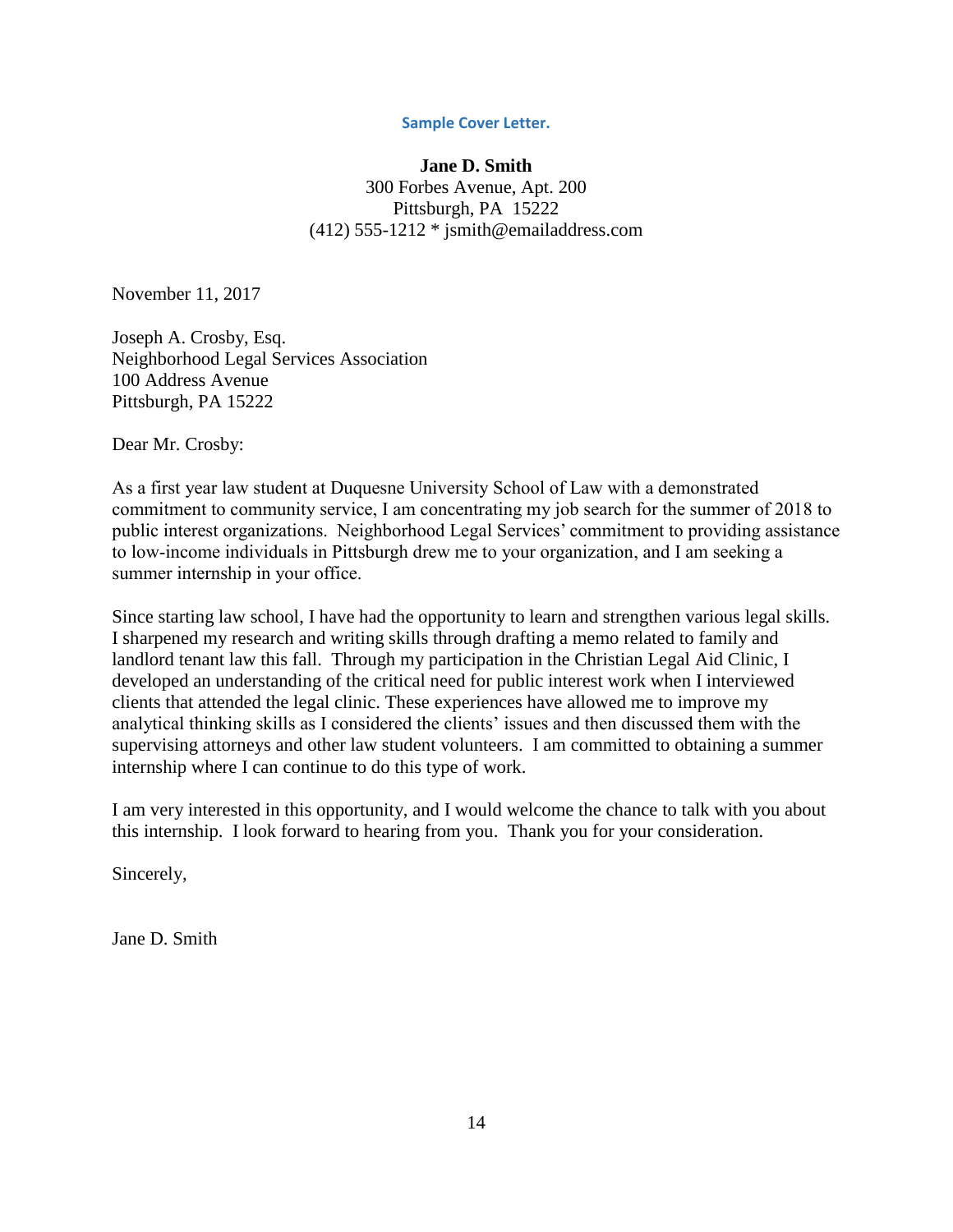**Sample Cover Page for a Writing Sample.**

**Jane D. Smith** 300 Forbes Avenue, Apt. 200 Pittsburgh, PA 15222 (412) 555-1212 \* jsmith@emailaddress.com

# **Writing Sample**

The following is an excerpt from the Appellate Brief submitted for Legal Research and Writing II (Spring 2021).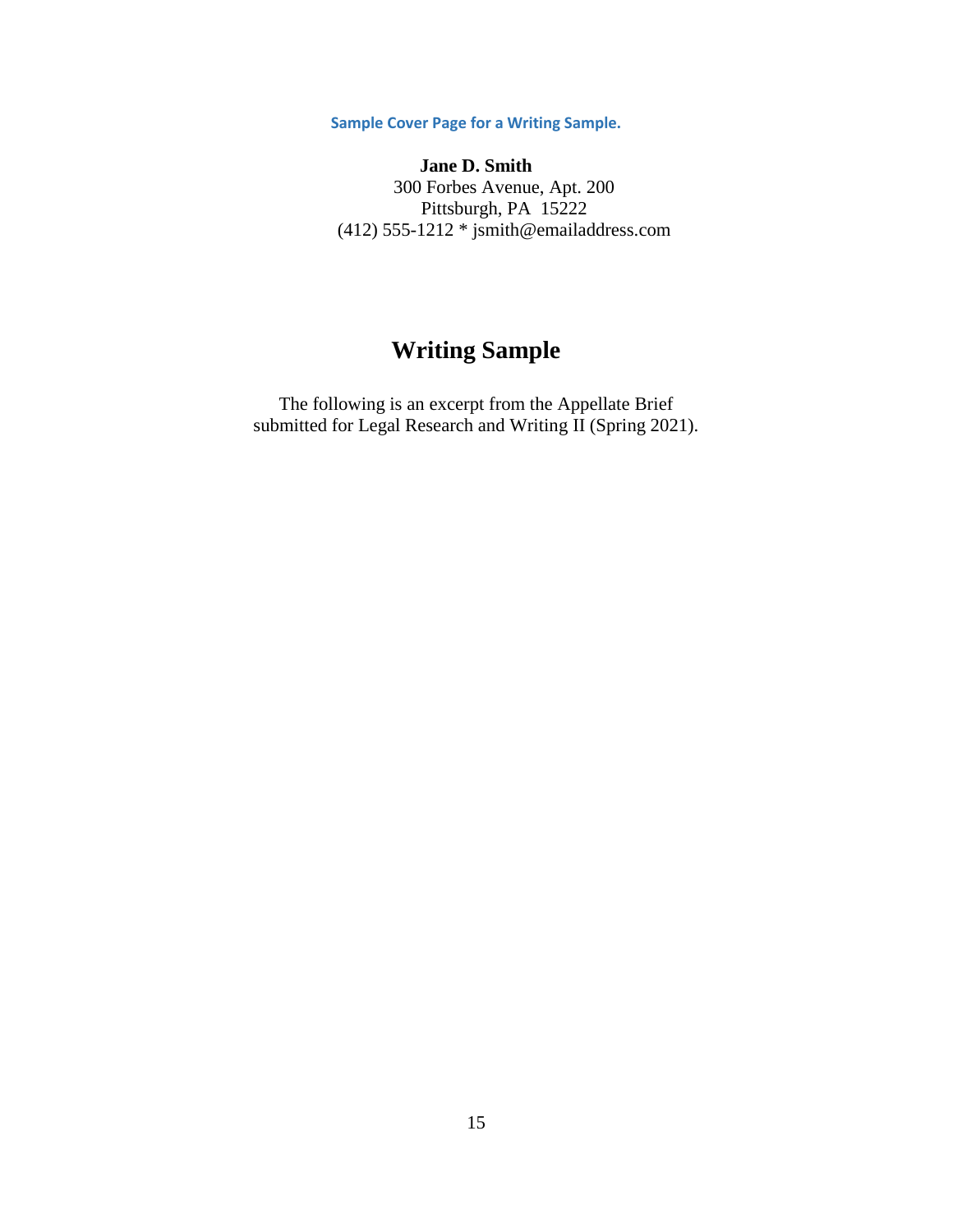#### **Sample Reference List.**

# **Jane D. Smith**

300 Forbes Avenue, Apt. 200 Pittsburgh, PA 15222 (412) 555-1212 \* jsmith@emailaddress.com

# **References**

#### **Professor Name**

Duquesne University School of Law 600 Forbes Avenue Pittsburgh, PA 15282 Email address Phone number (Civil Procedure Professor)

#### **Professor Name**

Slippery Rock University Address City, State Zip Email address Phone number (Business Law Professor)

#### **Supervisor Name**

Employer Name Address City, State Zip Email address Phone number (Supervisor)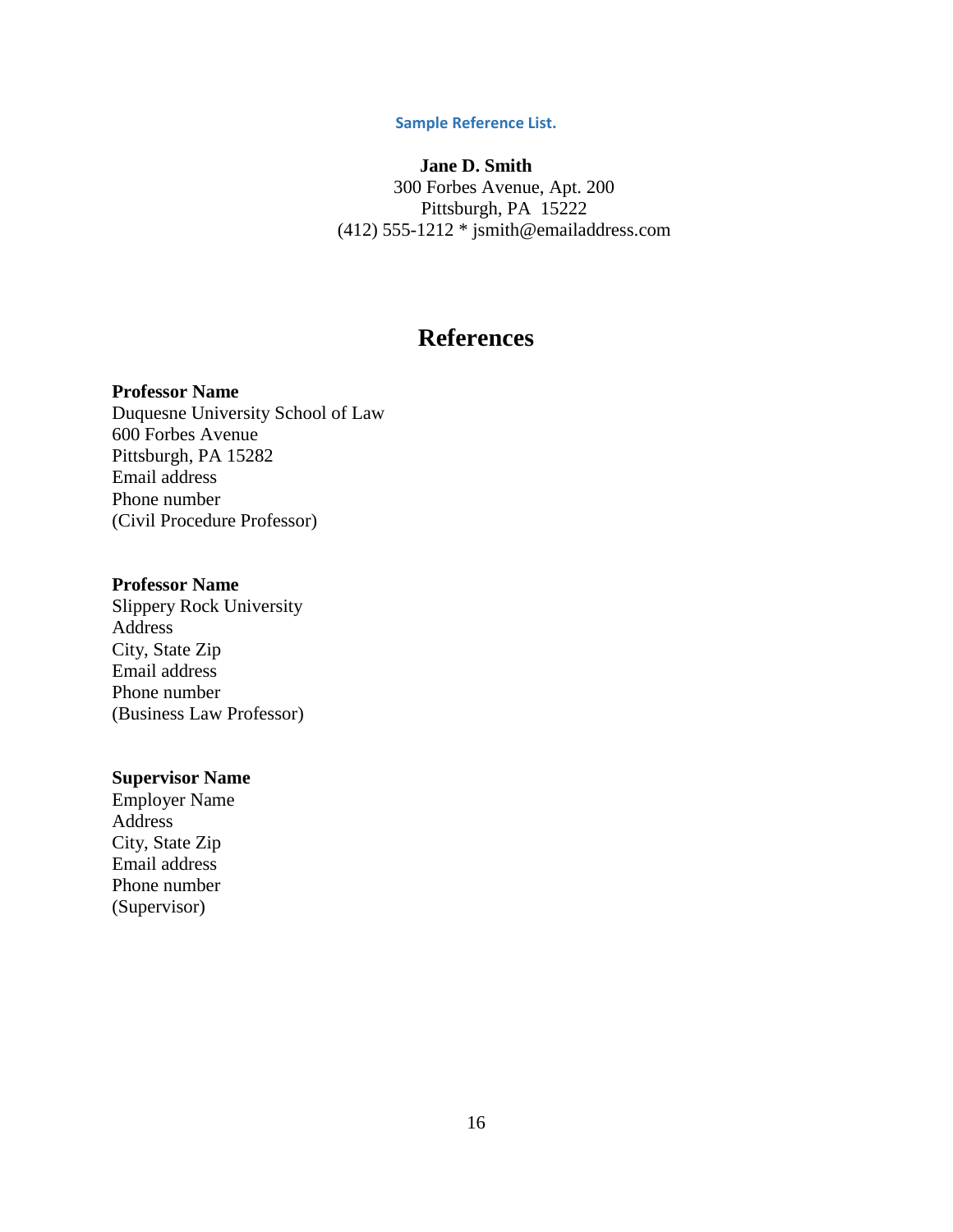# **Foundations of Professionalism**

Starting on your first day of law school, you are held to a higher standard of professionalism. That certainly applies to your preparation and performance in the classroom. But it also pertains to things outside of the classroom, such as social media posts; communications with potential employers, fellow students, faculty and staff at the law school, and people you meet at networking events; and interactions you have with people at your internships and jobs this summer. Many characteristics and traits that have nothing to do with substantive law are observed and judged by the people you meet. You always want to make the best impression as possible on the people with whom you meet and who may be in a position to help you now or in the future.

# Professionalism Tips:

# Your professional reputation for honesty and integrity can be controlled by relatively simple things:

- Avoid gossiping.
- Be respectful of each other and everyone's ideas.
- Don't make derogatory remarks about anyone. You never know who knows that person.
- Keep promises and commitments.

# While searching for a job, this means that you

- Don't misrepresent or falsify credentials on your application documents.
- Apply for jobs on time (and early if possible).
- Be mindful of your social media posts, shares, and pictures at all times.
- Use proper greetings in email messages and letters. "Hey" is not the way to greet a potential employer, a senior partner, a professor, or a client.
- Arrive on time (but no more than 10 minutes early) for interviews.
- Respond timely and appropriately to communications from employers. Read offer letters so you are aware of deadlines, responsibilities, and obligations.

# In the workplace, especially, this means that you

- Guard confidentiality. Don't discuss work in public places and don't discuss it with anyone outside of your work or internship site.
- Exhibit good time management skills.
- Respond timely and appropriately to communication from your co-workers and clients.
- Be responsive and open to new opportunities. Be the person who volunteers for projects or special assignments when you learn of them.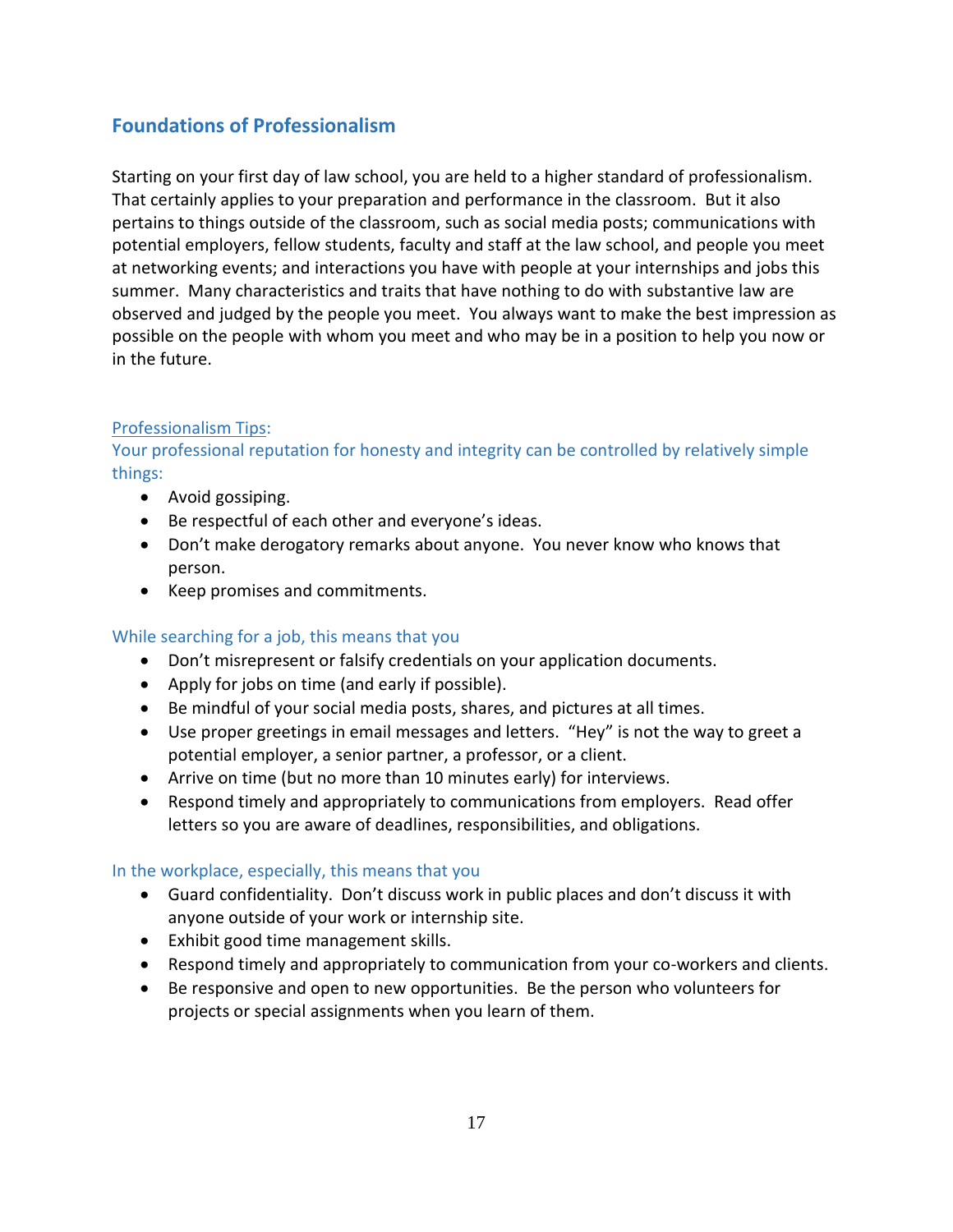# **Interview Skills**

An interview is essentially a conversation during which the participants exchange information, ask and answer questions, and form opinions about each other and about whether a long-term relationship is likely to develop. And just as you would during any good conversation, you must pay attention to what the other person is saying, look at them while they are speaking, and respond appropriately. Remember, employers hire people who they like. The interview starts as soon as you enter the employer's building or join a virtual interview. Everyone you meet will give feedback about your interactions with them.

#### Format

Most interviews are 15-30 minutes long. The employer will probably tell you how long the interview will be when you schedule it. Some interviews will be conversational, while others will be a series of questions and answers. People have different interviewing styles, and usually there is no way to know the format in advance. Be prepared so you can handle either situation. Candidates should ask questions when they have the opportunity to do so. By not asking a question, candidates demonstrate a lack of interest.

Some employers will schedule second interviews, or callback interviews, with candidates so they can meet more attorneys and staff. Second interviews tend to be longer in duration, and they can last up to a 3-4 hours and include lunch. Remember that lunch or receptions are still part of the interview, and candidates should conduct themselves appropriately.

#### Preparation

Research is key. Research the employer and the person with whom you are interviewing. Know what the employer does so you are able to tell the interviewers why you want to work there with them. By being prepared, you will show your interest in the employer.

*Where can you find information?* The employer's website is the best place to start, but do not stop there. Websites such as [www.martindale.com,](http://www.martindale.com/) Lexis, and Westlaw offer information about law firms and lawyers. Information about large law firms also can be found on [www.vault.com](http://www.vault.com/) and [www.nalpdirectory.com.](http://www.nalpdirectory.com/) Talk with faculty and other students about employers. Some employers, and certainly many attorneys, post information on LinkedIn.

*Review your materials.* You wrote your application materials, so why should you review them before your interview? Because you do not know what the interviewer will ask you. Reflect on your resume and cover letter. Do they contain information about a great accomplishment that you want to work into your answers? Identify three traits/skills/achievements you want the interviewer to know before you leave, and carefully weave that information into your answers.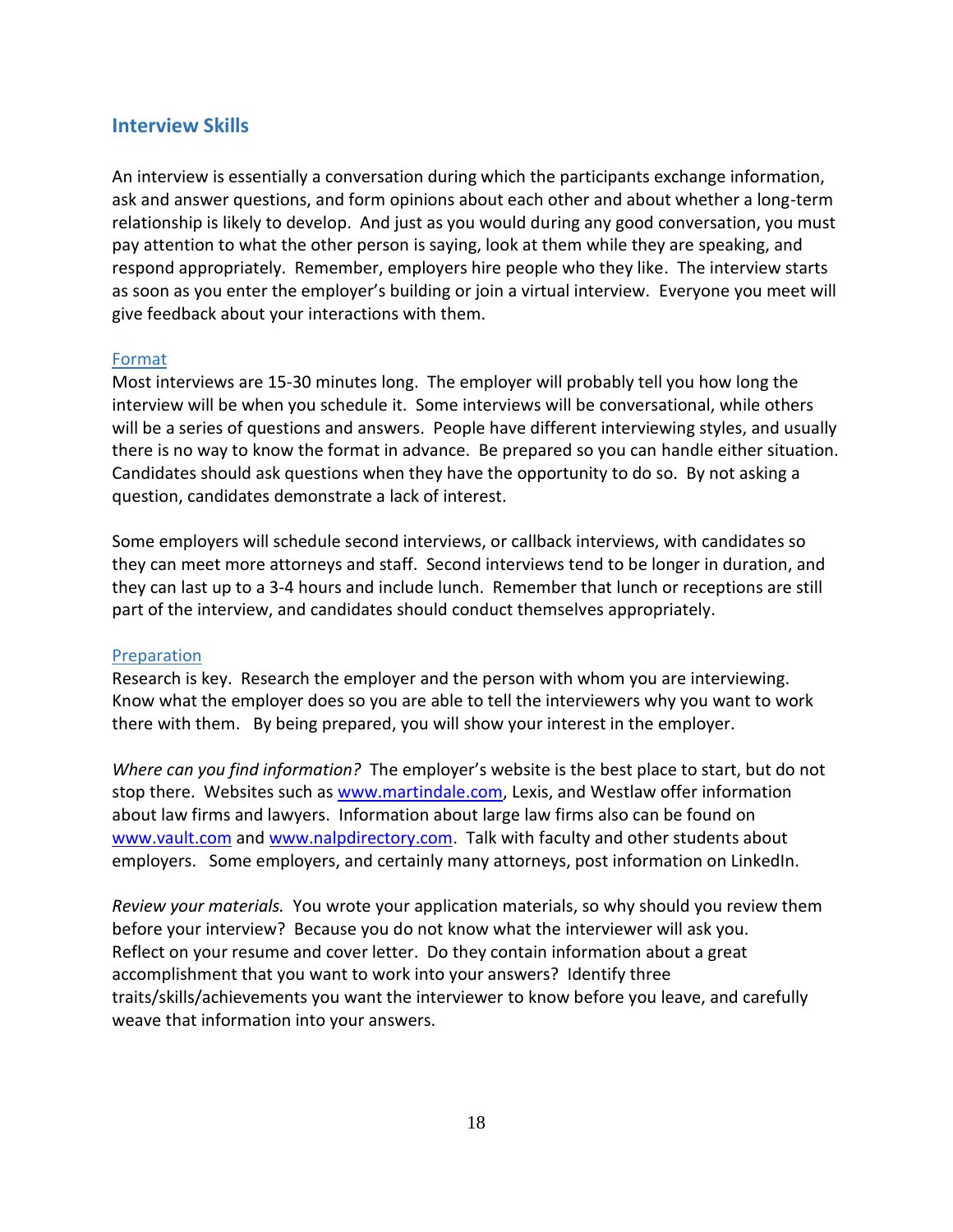Reflect on your writing sample. The interviewer may have just finished reading it. You want it to be as fresh in your memory as the day you wrote it so you can talk about it coherently and effectively at the interview.

Review your transcript. Do you have any grades about which the employer will ask? Did you take any classes that relate to the job that you should highlight?

*Dress professionally.* The legal profession is conservative. Dress the part in your interviews, even if you know the employer employs a business casual dress code. After you get the job, you may relax your apparel choices, if appropriate. It is always better to the overdressed person in the room than the underdressed person.

Women and men should wear conservative suits similar to those worn for 1L Oral Arguments in Legal Research and Writing. Women should wear a black, navy, dark brown, or dark gray suit (pants or skirt) with relatively low heels. Men should wear a single-breasted black, navy, or dark gray suit with a white shirt, conservative tie, and shined shoes. Wear tasteful, toned-down jewelry. Be mindful of perfume or cologne so you don't linger in the room long after you are gone. Be memorable for positive reasons. When in doubt, ask the CSO. (Professional attire is required for both in-person and virtual interviews.)

#### The Interview

The most important thing to remember about an interview is that the employer is trying to determine whether you are somebody with whom they would like to work. Your application materials got you in the door, now the employer wants to know who you are as a person. If you have a virtual interview, follow the advice in this Handbook, but also refer to the Virtual Interview Guide posted on the Career Services (Law) Blackboard site.

*Get off to a good start*. First impressions count a great deal and that is why the first five minutes of an interview are so crucial. They set the tone for the rest of your meeting. First, greet the interviewer by name and with a warm, friendly smile. Shake the interviewer's hand firmly and make eye contact. During the first five minutes or so of the interview, the interviewer will usually engage in small talk in an attempt to break the ice and set you at ease. Go along with whatever the interviewer is talking about - be sure you are up on the current events for that week so that you can talk intelligently about whatever topic the interviewer brings up.

*The Rest of the Interview*.Throughout the rest of the interview, it is critical that you maintain a positive and enthusiastic attitude. Convey in your tone of voice, your body language and the words you use, that you really want this job. Now is the time to use the "elevator pitch" that you have prepared about yourself. Demonstrate to the interviewer why they should be interested in you. Remember those three traits/skills/achievements that you want to convey and talk about them.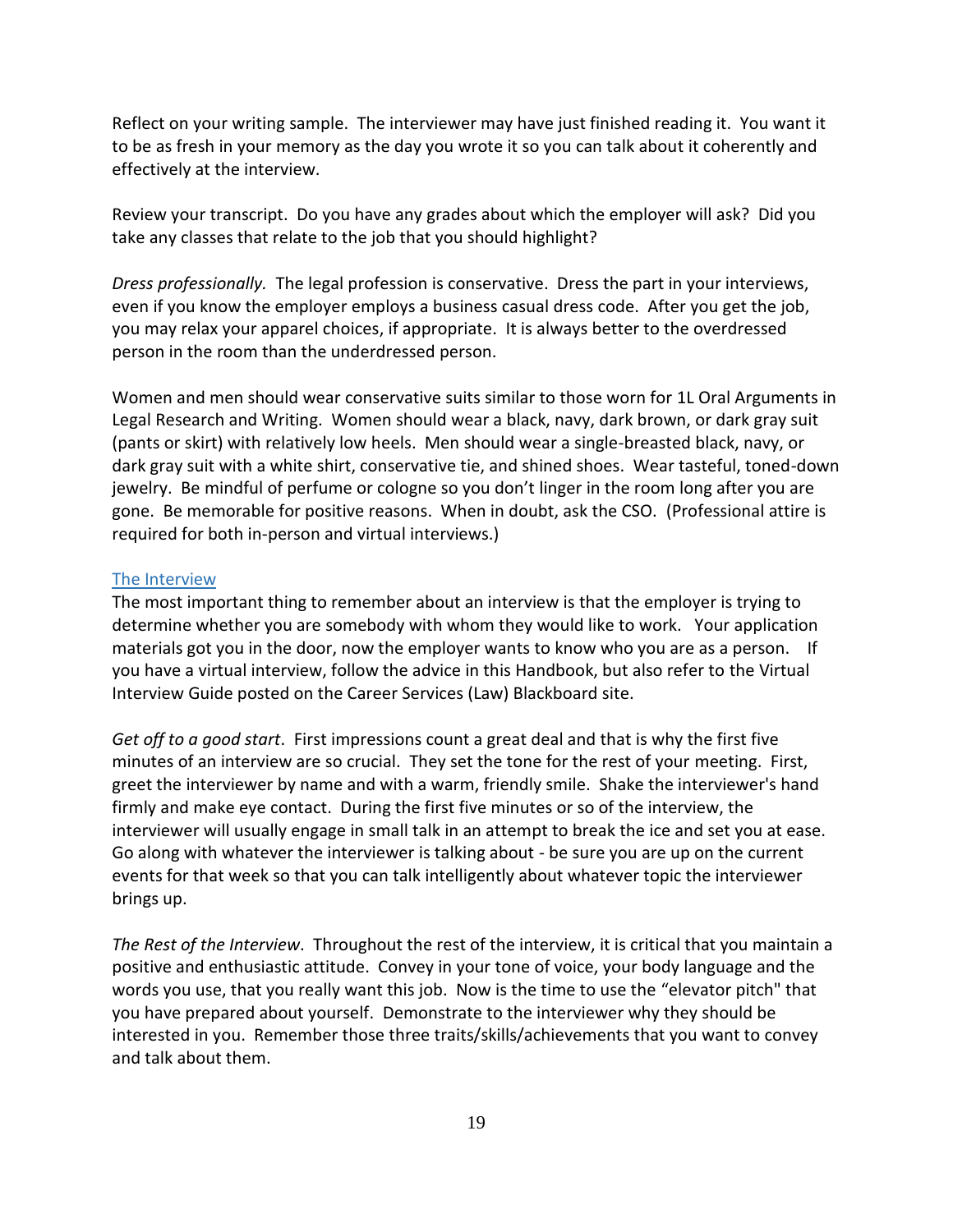*Common interview questions.*

Although no one can ever predict all of the questions that will be asked at an interview, you should be prepared to answer the following questions:

-Tell me about yourself. In other words, tell me things about yourself that will make me want to hire you. Use your elevator speech here!

- Why did you go to law school?

- Why did you choose Duquesne Law School?

- How would you describe yourself?

- Why should we hire you?

- Why do you think you'll be a successful lawyer?

- What have you liked most about law school? What has been your favorite law school course? Why?

- Are your grades a good indication of your academic achievement?

- Why are you interested in our firm?

- What areas of practice interest you?

- What do you know about this firm?

- What two things are most important to you in a job?

- What have you learned from your participation in Law Review?/Moot Court?/Legal Clinic?

- How do you spend your free time?

- What is your greatest strength?

- What is your greatest weakness? (The best way to respond is to state the negative and tell how you have taken steps to correct it.)

- What achievements do you look back on with pride and why?

- If you could do it all over, would you still choose to go to law school?

- You may also get behavioral questions that ask you to describe major challenges in your life and how you faced them, how you worked with a co-worker you didn't get along with, or how you have demonstrated leadership.

- Tell me about your memo or case note (or whatever your writing sample is).

-Tell me about \_\_\_ (fill in blank with anything on your resume or cover letter). Be prepared to talk about anything you have included on your resume or cover letter.

*Questions You Should Ask***.** Perhaps even more important than the questions an interviewer asks you are the questions you ask the interviewer. Hiring partners consistently say that they are looking for people who are genuinely interested in their organizations and that people who are genuinely interested usually ask lots of questions. Intelligent, well thought-out questions are one more way that you can distinguish yourself from the rest of the crowd. Be careful, however, not to sound like you are quickly trying to think up a few questions to ask on the spur of the moment. This is one more area in which you should be thoroughly prepared. Kimm Walton, author of *Guerrilla Tactics*, writes that interviewees should ask interviewers questions that fall into five categories. The five categories and some sample questions from each category follow. Another great tip is to use the very questions that you find difficult, and ask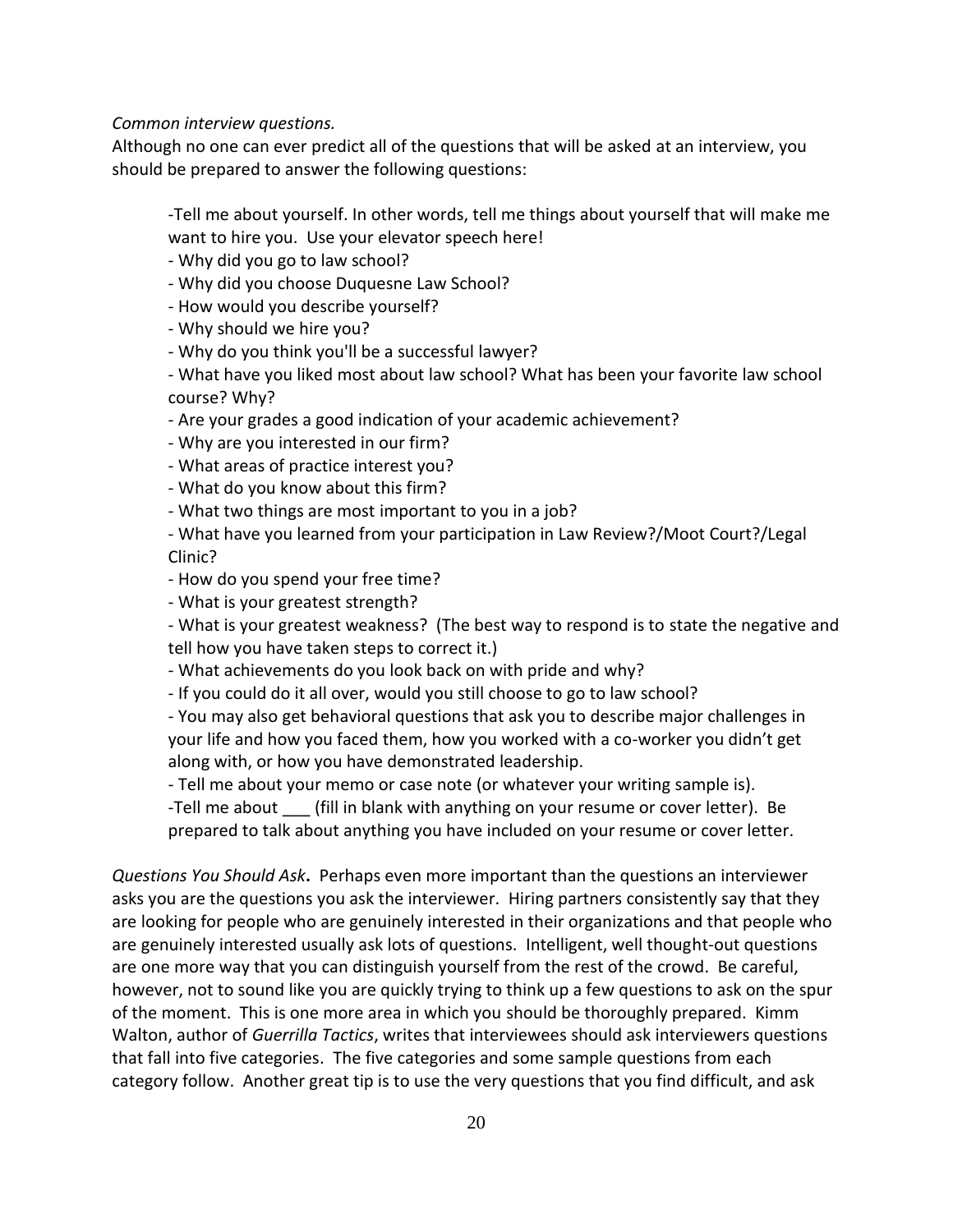them. For example, ask the employer where they see the firm in 5 years, or "What is the most challenging aspect of this position," etc.

**Category 1:** Questions that show off your research about the firm and the interviewer. - If the firm just added a department to work on a different area of the law, you may want to ask: How did the firm make the decision to add this department? Does the firm have plans to expand into other areas?

-If the firm has recently added a large number of attorneys, you may want to ask: Does the firm expect to grow more in the next five years? If so, what type of growth does the firm anticipate?

**Category 2:** Questions about what your own job experience at the firm would be like.

- What types of projects do law clerks/interns/summer associates work on?
- What kind of training is provided to (position)?
- What kind of responsibility will I have?
- How is work assigned?
- What is expected in terms of participation in professional activities?

**Category 3:** Questions that depend on the size of the employer and the age of the interviewer.

1. Questions to ask depending on the size of the employer

a. For large firms: Does your firm have a mentor program? How often are associates evaluated?

b. For smaller firms: How quickly are associates expected to take part in new business development? Will I be able to attend depositions and court hearings?

Savvy interviewees will also ask questions about the viability of the firm as a business: the impact of market changes on major clients, etc.

2. Questions to ask depending on the age of the interviewer

a. For interviewers with less legal experience (those who have been out of law school for 4 years or less): What is a typical day like for you? Were you a summer clerk with this firm? Did you work for this firm during law school?

b. For interviewers with more legal experience at this firm: How has the practice changed over the past 5 years? Where do you see the partnership heading in the next five years?

**Category 4:** Personalized questions designed to evoke an emotional response from the interviewer.

- What do you like about working for this firm?
- How did you choose this firm?
- What is the most interesting case you've worked on?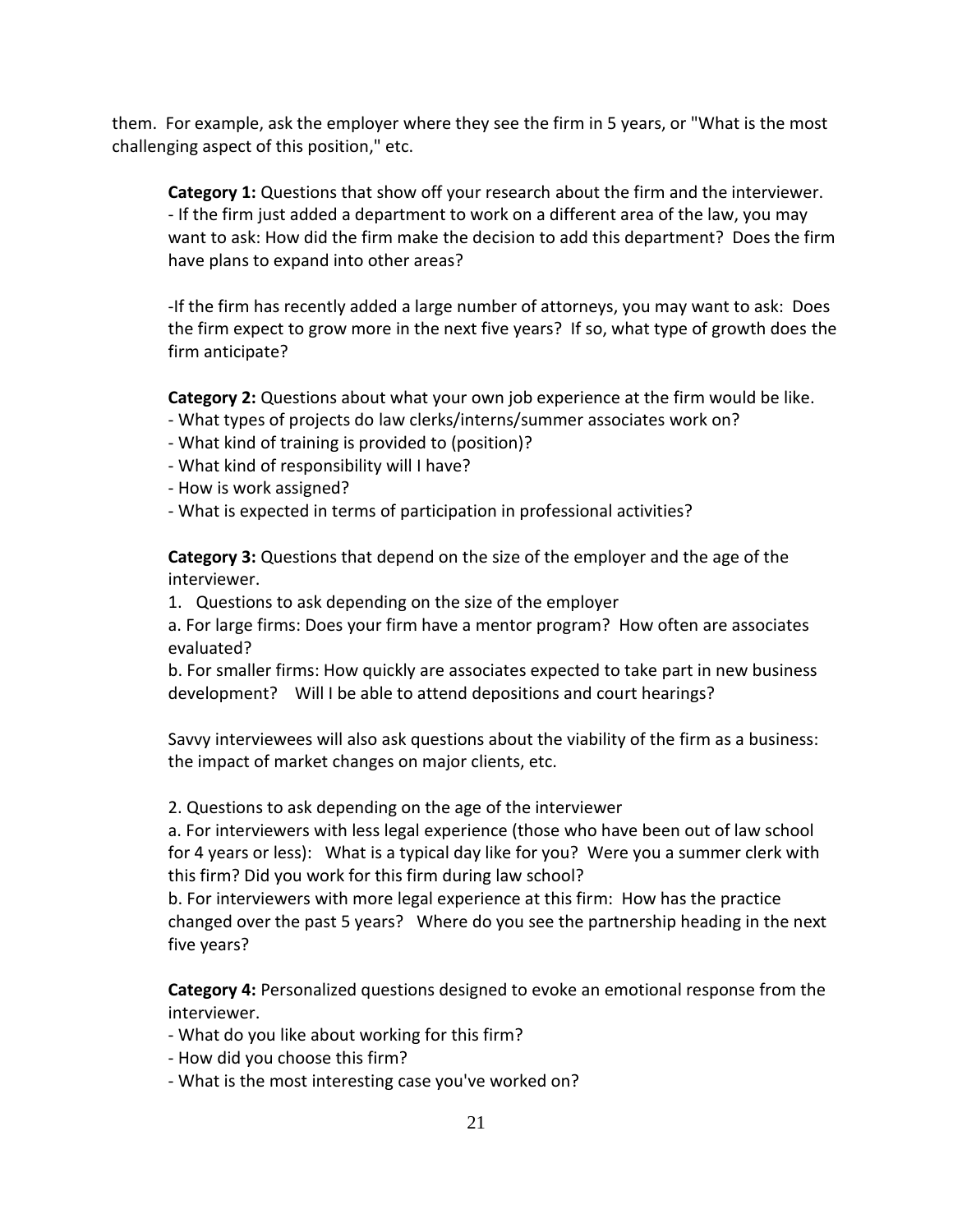- What do you find most challenging about your job?

**5. Questions You Should Never Ask.** No matter how much you may want to know the answers to certain questions, there are some questions that you should just never ask.

Any questions that have a "What's-In It-For-Me" tone. For example:

- What are the hours?
- How much vacation time do I get?
- What is the salary?
- What type of benefits do you offer?

Questions with a Negative Tone, including:

- I read that your firm lost a big case last year. Is the firm still doing okay?

Any question that you could have answered yourself through simple research. Asking a question about the number of attorneys at the firm or the firm's practice areas shows that you have not done even basic research prior to your interview.

#### Qualities Interviewers Look for in a Candidate

- Appears comfortable and relaxed.
- Proper professional appearance and demeanor.
- Normal voice level and mannerisms.
- Makes eye contact.
- Responds directly to questions.
- Presents information in a logical/organized manner.
- Has defined career goals.
- Understands own strengths and weaknesses.
- Demonstrates problem solving skills.
- Can explain relevance of background to career goals.
- Demonstrates potential for professional excellence.
- Has leadership qualities.
- Specifies interest in the employer's work.
- Indicates an interest in the location/has a tie to the region.
- Gives reasons for applying to that specific employer.
- Relates experience and goals to the employer/position.

#### Interview Advice Wrap-Up

- Do a mock interview with the CSO before the real thing.
- Participate in the Mock Interview Program (Spring Semester).
- Be positive: focus on your accomplishments and successes.
- Be enthusiastic: show enthusiasm for the job.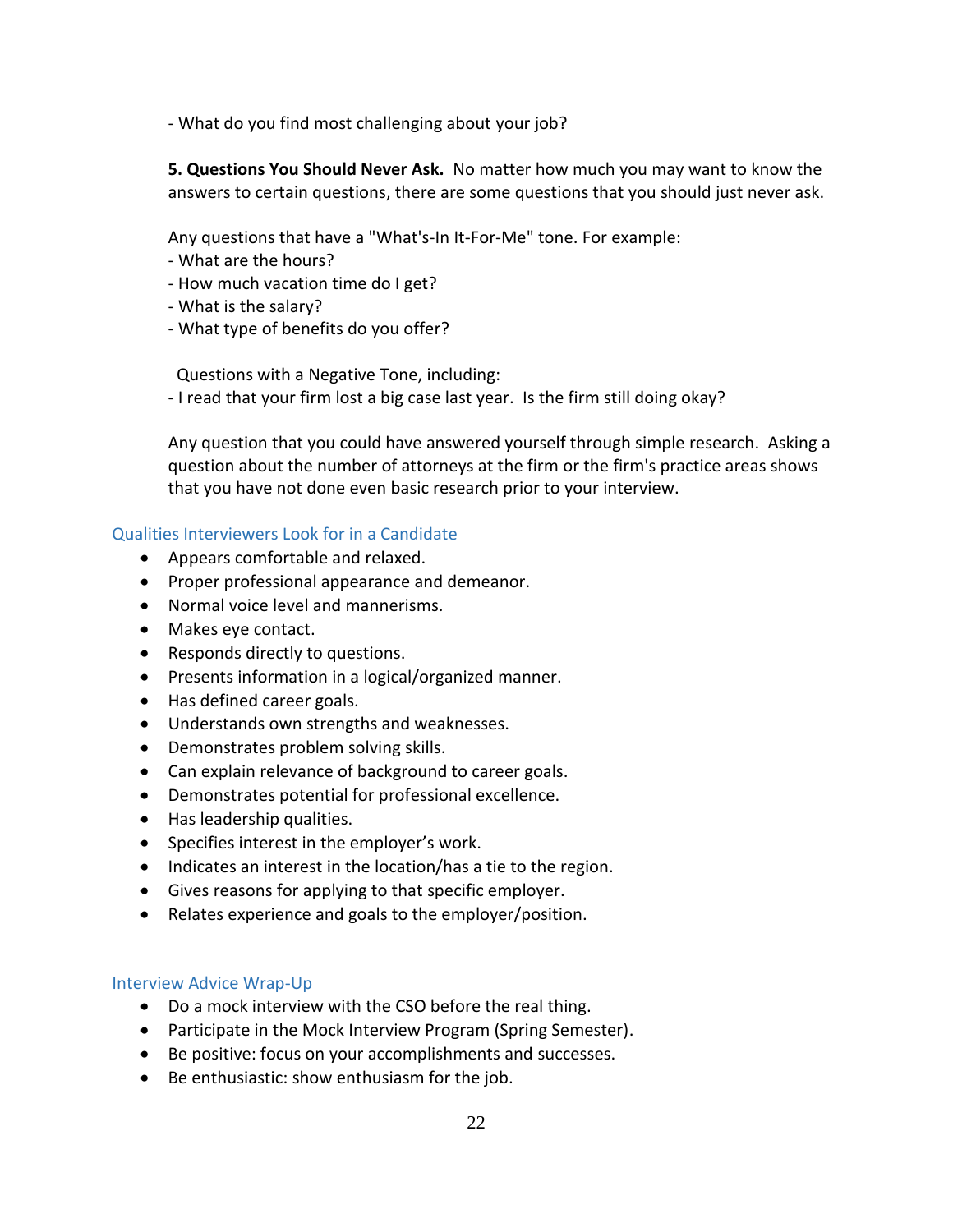- Be punctual: don't be late for your interview, but arrive no more than 10 minutes early.
- Smile: everyone wants to work with pleasant, happy people.
- Shake hands: shows you're confident in the business world.
- Make eye contact: sends the signal that you are honest.
- Be attentive: listen and respond suitably to the interviewer.
- Be yourself: don't act like someone you're not.
- Be honest: always tell the truth.
- Dress appropriately. If you can't afford interview attire, contact the Career Services Office so we can tell you about some resources.
- Bring extra copies of your resume, writing sample, transcript, and references don't assume that the interviewer already has all of these things.
- Send a thank you note to your interviewer and anyone who assisted you (such as a recruiter). If you know that the employer will make a decision very quickly, send a thank you note via email. If you think you have time, send a thank you note via U.S. Mail or email. In either instance, make sure the thank you note is a formal communication and does not contain any mistakes or typos. That letter will be reviewed along with other application materials and your interview.

# **Other Considerations**

# **Reciprocity**

If you want to work in another city or state during the summer or after graduation, let us know. The CSO will request reciprocity for you at another law school that you identify so you may access their career services offices, which usually includes job postings. Every school has a specific policy, so please research the policy at the other school so you know your responsibilities and any limitations in its reciprocity policy.

# Bar Examination

Be mindful of the bar examination requirements in the jurisdiction in which you want to practice. Some like New York have mandatory pro bono requirements that applicants must fulfill.

# Offer Acceptance Policy and Student Recruiting Guidelines

The Career Services Office requires that a law student who has accepted an offer of employment withdraw his/her application from all others as soon as possible as a matter of professional responsibility and professional courtesy. Students who have questions about this policy or who would like assistance with contacting employers should contact Maria Comas at [comas@duq.edu](mailto:comas@duq.edu) or 412-396-6279.

Student should be aware of the CSO's **Student Recruiting Guidelines**.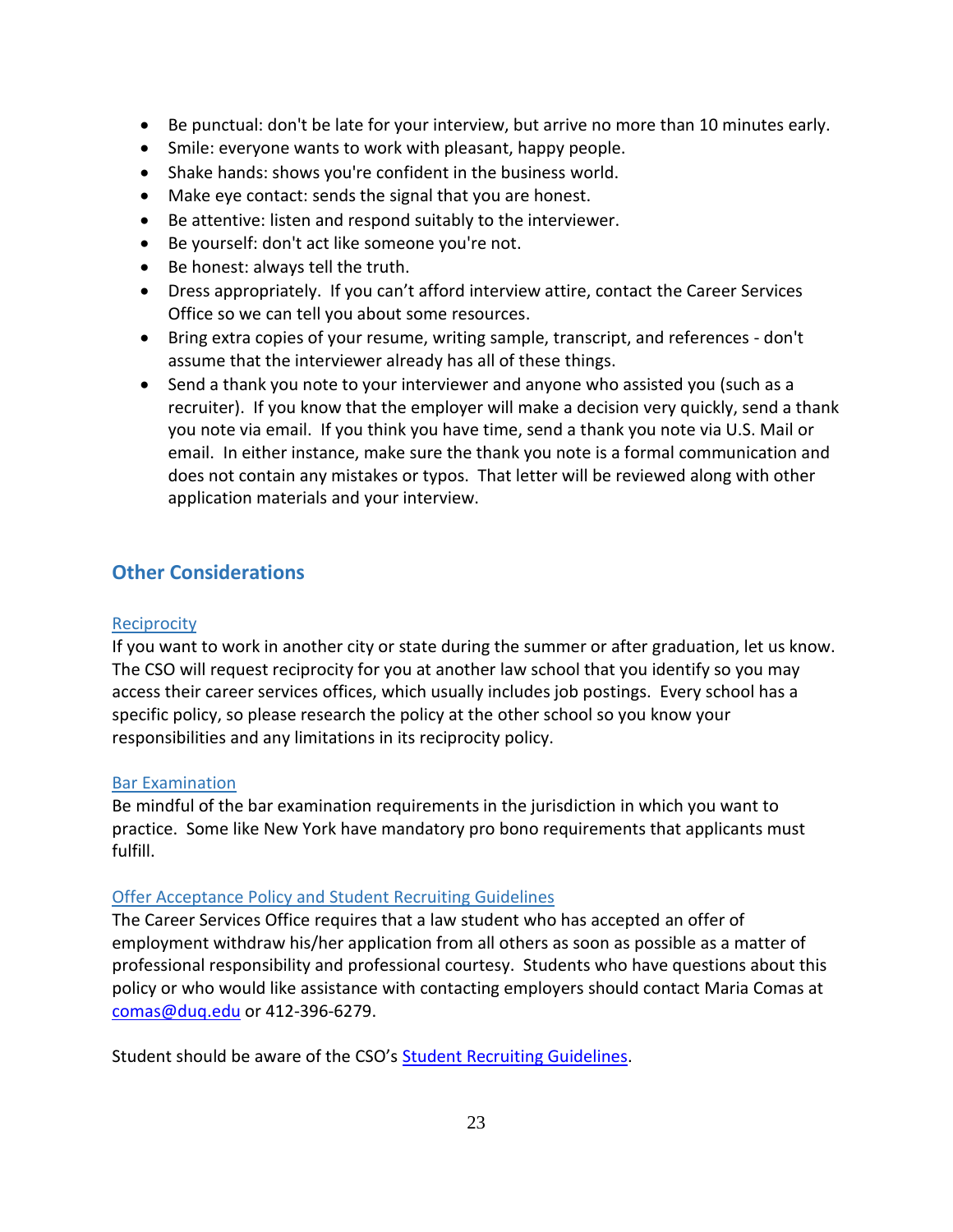# **Checklist – Use this as a reminder of important tasks to finish this year!**

Take some time to think about your professional development by starting with some essential items that should not take too much of your time.

# **Prepare for job applications and interviews.**

- **\_\_**Revise your resume so it is in a legal resume format.
- **\_\_**Schedule an initial appointment to discuss your interests and legal resume.
- **\_\_**Review your on-line presence.

#### **Network! Make professional connections!**

- **\_\_**Join and become active with a bar association.
- **\_\_**Attend events and programs at the Law School.
- **\_\_**Create or update your LinkedIn profile. Connect with Maria Comas.
- **\_\_**Join the [DukesConnect](http://www.dukesconnect.com/) Community.
- **\_\_**Practice your elevator speech. Articulate an answer to this question: What do you want to do when you graduate? Or alternatively, what do you want to do this summer? Be able to talk about your skills, strengths, and the level of client contact you want. Be able to describe, in a few sentences, what you want to do this year/summer or when you graduate. Then use this "speech" with everyone you know.

#### **Review resources.**

**\_\_**Check the Career Services (Law) Blackboard site for various resources.

- **\_\_**Follow the Career Services Office on Twitter (DuquesneLawCSO).
- **\_\_**Review job postings on DuqLawConnect.